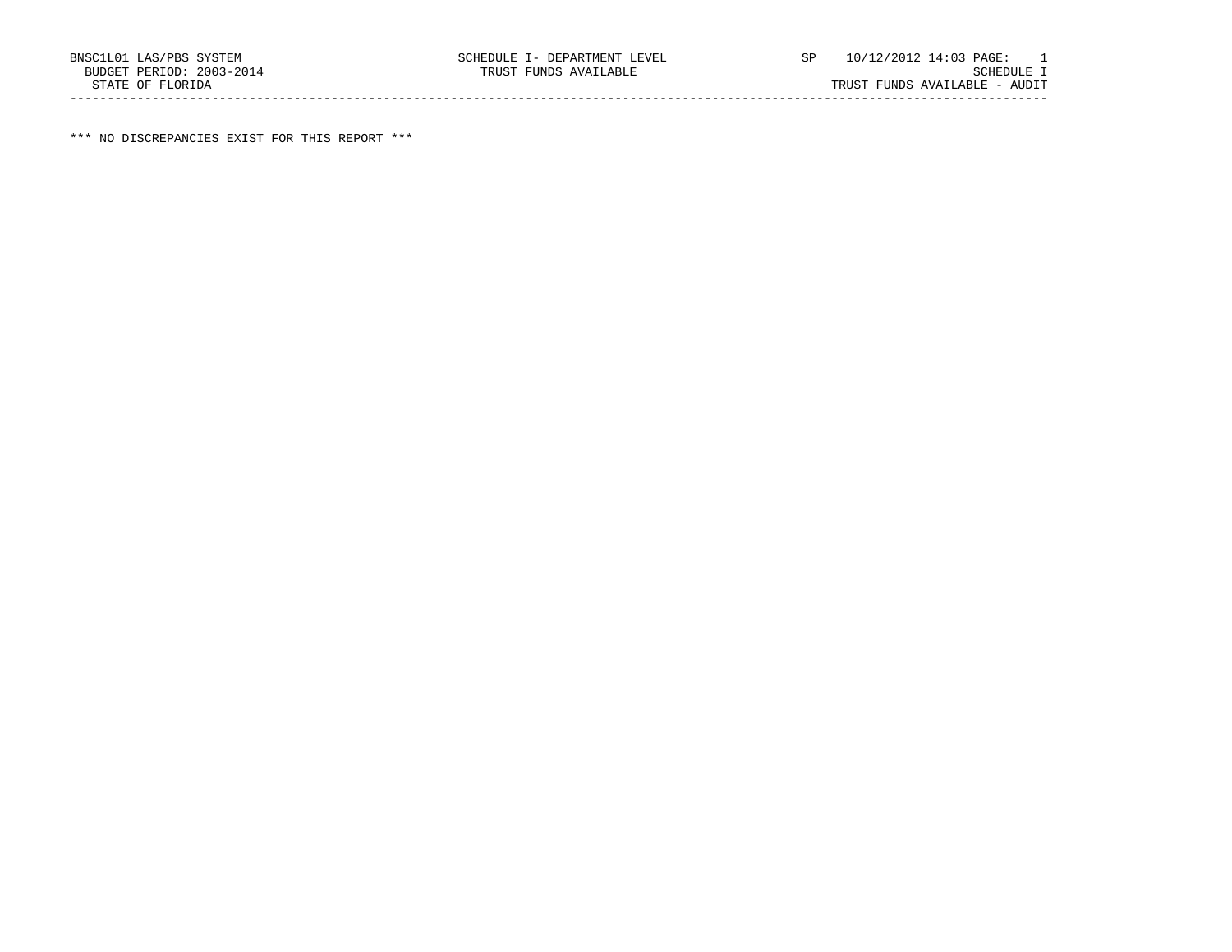| BNSC1L01 LAS/PBS SYSTEM<br>BUDGET PERIOD: 2003-2014<br>STATE OF FLORIDA                                                                                                                                                                                            | SCHEDULE I- DEPARTMENT LEVEL<br>TRUST FUNDS AVAILABLE                                                                        |                                                          | SP              | 10/12/2012 14:03 PAGE:                                                                                                                                                                                                       | 1<br>SCHEDULE I<br>TRUST FUNDS AVAILABLE |
|--------------------------------------------------------------------------------------------------------------------------------------------------------------------------------------------------------------------------------------------------------------------|------------------------------------------------------------------------------------------------------------------------------|----------------------------------------------------------|-----------------|------------------------------------------------------------------------------------------------------------------------------------------------------------------------------------------------------------------------------|------------------------------------------|
|                                                                                                                                                                                                                                                                    |                                                                                                                              |                                                          |                 | EXP 2011-12 EXP 2012-13 FY 2013-14 FY 2013-14                                                                                                                                                                                |                                          |
| LEGAL AFFAIRS/ATTY GENERAL 41000000                                                                                                                                                                                                                                |                                                                                                                              |                                                          |                 |                                                                                                                                                                                                                              |                                          |
| FUND: ADMINISTRATIVE TRUST FUND<br>2021                                                                                                                                                                                                                            |                                                                                                                              |                                                          |                 |                                                                                                                                                                                                                              |                                          |
| SECTION I: DETAIL OF REVENUES<br>REVENUE CAP SVC<br>CODE<br>$CHG$ $\approx$                                                                                                                                                                                        | AUTH MATCHING %<br>CFDA<br>ST I/C LOC I/C NO.                                                                                |                                                          |                 |                                                                                                                                                                                                                              |                                          |
| 02 TRANSFERS IN FROM W/IN 001500 NO 0.0<br>001800 NO 0.0<br>03 REFUNDS<br>04 SALE GOODS 0/S ST GOVT 001904 NO 8.0<br>05 SALE OF SVCS 0/S ST GO 001905 YES 8.0<br>10 SALE OF G/S TO STATE<br>001903 NO 0.0<br>11 TENANT BROKER COMMIS<br>004001 NO 0.0 255.249 0.00 | AD COMM 0.00<br>0.00<br>0.00<br>AD COMM 0.00<br>0.00<br>AD COMM 0.00<br>AD COMM 0.00<br>0.00<br>AD COMM 0.00<br>0.00<br>0.00 | 13,057<br>31<br>56<br>100<br>104,352                     |                 | 3,604,772  4,903,001  5,177,879  225,553                                                                                                                                                                                     |                                          |
| TOTAL TO LINE B IN SECTION IV                                                                                                                                                                                                                                      |                                                                                                                              |                                                          |                 | 3,722,368 4,903,001 5,177,879 225,553                                                                                                                                                                                        |                                          |
| SECTION II: DETAIL OF NONOPERATING EXPENDITURES                                                                                                                                                                                                                    | OBJECT TRANSFER CFDA<br>CODE<br>TO BE<br>NO.                                                                                 |                                                          |                 |                                                                                                                                                                                                                              |                                          |
| 01 SERVICE CHARGE TO GENERAL REVENUE<br>10 REFUND NONSTATE REVENUES                                                                                                                                                                                                | 880000<br>860000                                                                                                             | $7\phantom{.0}$<br>11,516                                |                 | ____________ _____________________                                                                                                                                                                                           |                                          |
| TOTAL TO LINE E IN SECTION IV                                                                                                                                                                                                                                      |                                                                                                                              | 11,523                                                   |                 |                                                                                                                                                                                                                              |                                          |
| SECTION III: ADJUSTMENTS                                                                                                                                                                                                                                           | OBJECT<br>CODE                                                                                                               |                                                          |                 |                                                                                                                                                                                                                              |                                          |
| 15 REVERSAL OF PY A/P NOT CF                                                                                                                                                                                                                                       | 991000                                                                                                                       | 4,188                                                    |                 |                                                                                                                                                                                                                              |                                          |
| TOTAL TO LINE H IN SECTION IV                                                                                                                                                                                                                                      |                                                                                                                              | 4,188                                                    |                 |                                                                                                                                                                                                                              |                                          |
| SECTION IV: SUMMARY                                                                                                                                                                                                                                                |                                                                                                                              |                                                          |                 |                                                                                                                                                                                                                              |                                          |
| UNRESERVED FUND BALANCE - JULY 1<br>ADD: REVENUES (FROM SECTION I)<br>TOTAL FUNDS AVAILABLE (LINE A + LINE B)<br>LESS: OPERATING EXPENDITURES<br>LESS: NONOPERATING EXPENDITURES (SECTION II)<br>LESS: FIXED CAPITAL OUTLAY (TOTAL ONLY)                           | (A)<br>(B)<br>(C)<br>(D)<br>(E)<br>(F)                                                                                       | 496,367<br>3,722,368<br>4,218,735<br>3,491,916<br>11,523 |                 | $\begin{array}{cccc} 719\,, 484 & 719\,, 484 & 719\,, 484 \\ 4\,, 903\,, 001 & 5\,, 177\,, 879 & 225\,, 553 \\ 5\,, 622\,, 485 & 5\,, 897\,, 363 & 945\,, 037 \\ 4\,, 903\,, 001 & 5\,, 177\,, 879 & 225\,, 553 \end{array}$ |                                          |
| UNRESERVED FUND BALANCE - JUNE 30 - BEFORE ADJ<br>NET ADJUSTMENTS (FROM SECTION III)                                                                                                                                                                               | (G)<br>(H)                                                                                                                   | 715,296<br>4,188                                         | 719,484 719,484 |                                                                                                                                                                                                                              |                                          |
| ADJUSTED UNRESERVED FUND BALANCE - JUNE 30                                                                                                                                                                                                                         | (I)                                                                                                                          | 719,484                                                  | 719,484         | 719,484                                                                                                                                                                                                                      |                                          |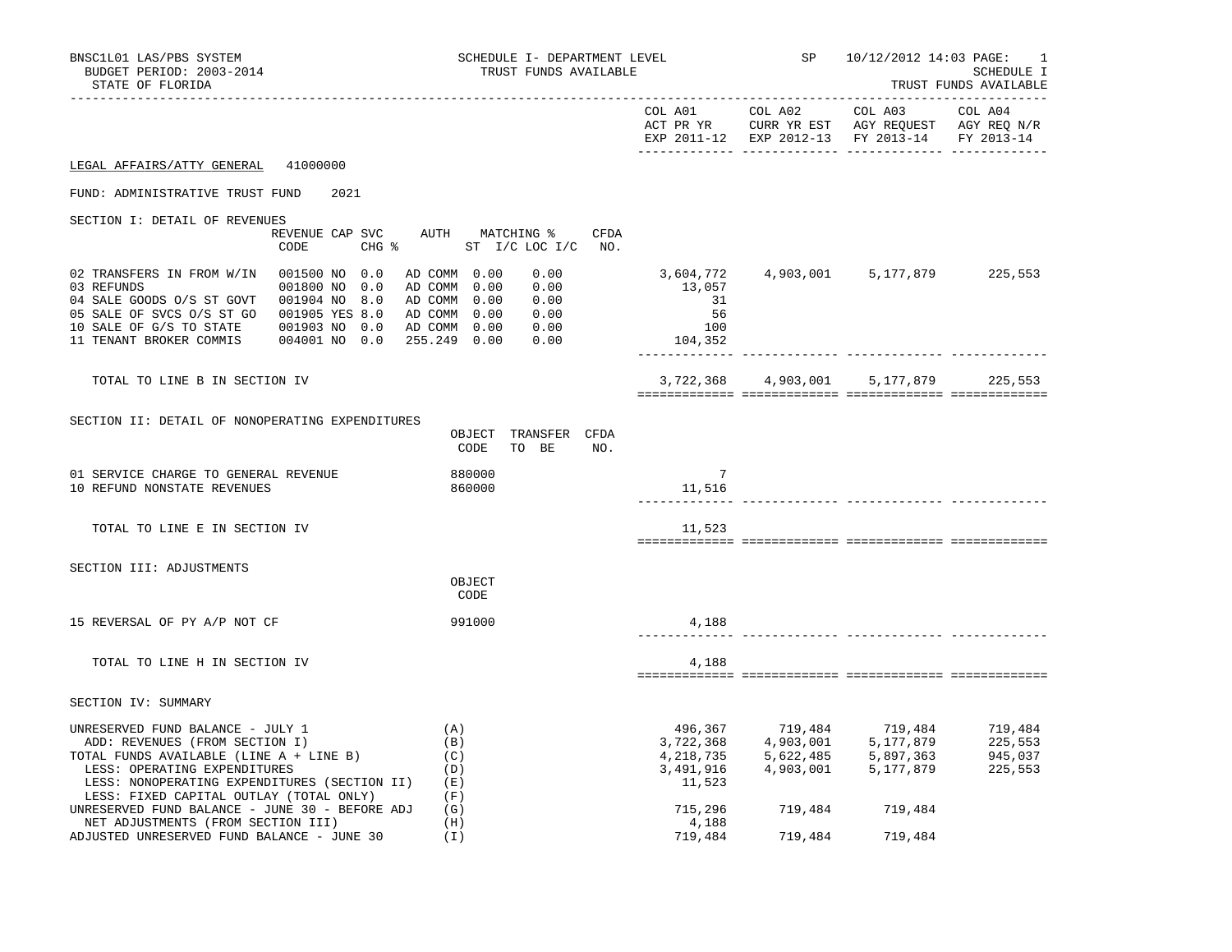| BNSC1L01 LAS/PBS SYSTEM<br>BUDGET PERIOD: 2003-2014 | SCHEDULE I- DEPARTMENT LEVEL<br>TRUST FUNDS AVAILABLE | SP                                    | 10/12/2012 14:03 PAGE:               | $\sim$ 2<br>SCHEDULE I               |
|-----------------------------------------------------|-------------------------------------------------------|---------------------------------------|--------------------------------------|--------------------------------------|
| STATE OF FLORIDA                                    |                                                       |                                       |                                      | TRUST FUNDS AVAILABLE                |
|                                                     | COL A01<br>ACT PR YR<br>EXP 2011-12                   | COL A02<br>CURR YR EST<br>EXP 2012-13 | COL A03<br>AGY REOUEST<br>FY 2013-14 | COL A04<br>AGY REO N/R<br>FY 2013-14 |
| 41000000<br>LEGAL AFFAIRS/ATTY GENERAL              |                                                       |                                       |                                      |                                      |
| 2021<br>FUND: ADMINISTRATIVE TRUST FUND             |                                                       |                                       |                                      |                                      |

SECTION IV: SUMMARY

TOTAL UNRESERVED FUND BALANCE FROM STATEWIDE CFO FILE: 496,367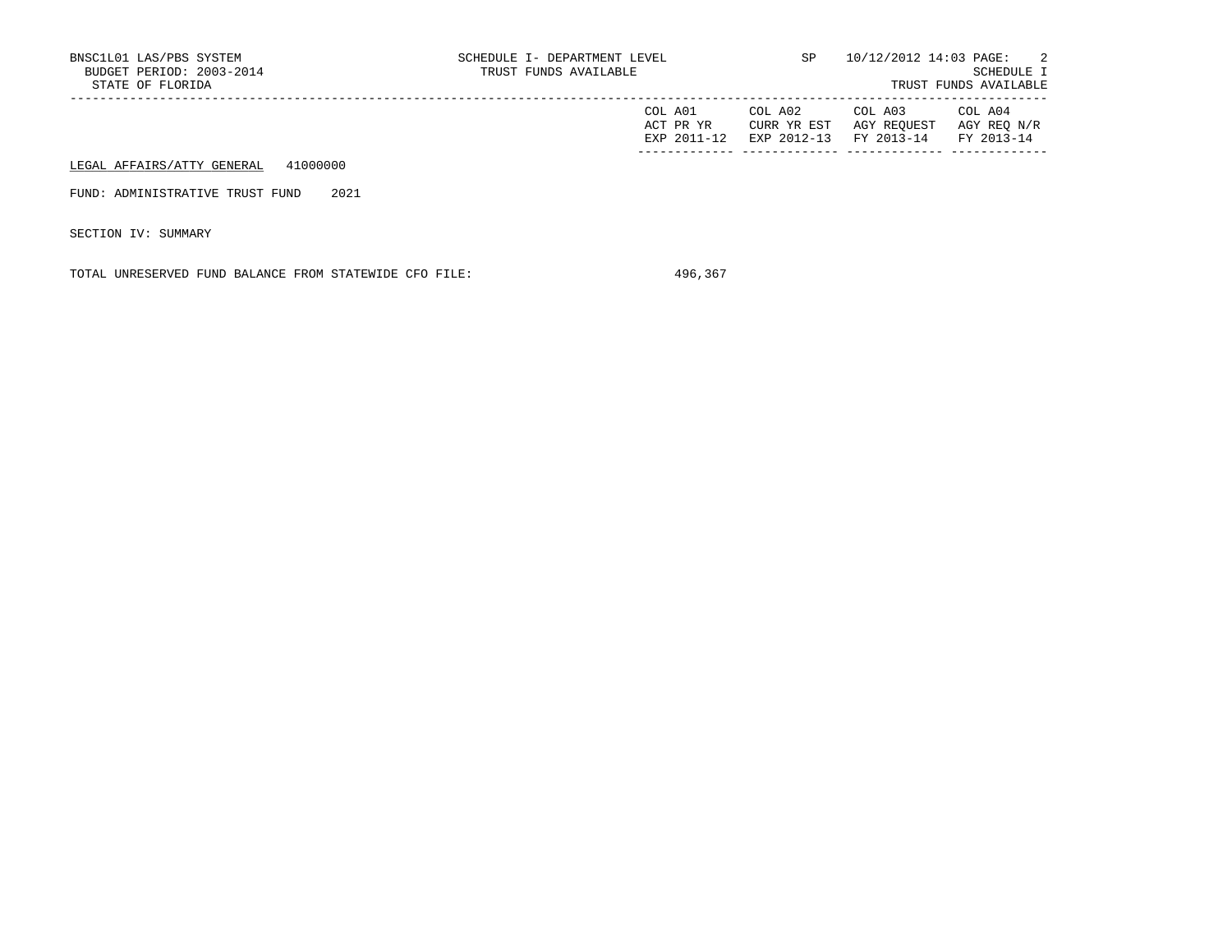| BNSC1L01 LAS/PBS SYSTEM<br>BUDGET PERIOD: 2003-2014<br>STATE OF FLORIDA                                                                                                                                                                                  |                                         |                                                   | SCHEDULE I- DEPARTMENT LEVEL<br>TRUST FUNDS AVAILABLE |                                                                                                          |                                  | SP 10/12/2012 14:03 PAGE:                                                                                                         | 3<br>SCHEDULE I<br>TRUST FUNDS AVAILABLE |
|----------------------------------------------------------------------------------------------------------------------------------------------------------------------------------------------------------------------------------------------------------|-----------------------------------------|---------------------------------------------------|-------------------------------------------------------|----------------------------------------------------------------------------------------------------------|----------------------------------|-----------------------------------------------------------------------------------------------------------------------------------|------------------------------------------|
|                                                                                                                                                                                                                                                          |                                         |                                                   |                                                       |                                                                                                          |                                  | COL A01 COL A02 COL A03 COL A04<br>ACT PR YR CURR YR EST AGY REQUEST AGY REQ N/R<br>EXP 2011-12 EXP 2012-13 FY 2013-14 FY 2013-14 |                                          |
| LEGAL AFFAIRS/ATTY GENERAL 41000000                                                                                                                                                                                                                      |                                         |                                                   |                                                       |                                                                                                          |                                  |                                                                                                                                   |                                          |
| FUND: CRIMES COMPENSATION TF                                                                                                                                                                                                                             | 2149                                    |                                                   |                                                       |                                                                                                          |                                  |                                                                                                                                   |                                          |
| SECTION I: DETAIL OF REVENUES                                                                                                                                                                                                                            | REVENUE CAP SVC AUTH MATCHING %<br>CODE |                                                   | CFDA<br>CHG % ST I/C LOC I/C NO.                      |                                                                                                          |                                  |                                                                                                                                   |                                          |
| 01 INTEREST<br>04 OTHER GRANTS AND DONATI 001100 NO<br>05 FINES, FORFEITURES & JUD 001200 NO 8.0<br>07 REFUNDS 001800 NO 0.0 960.21 0.00<br>08 SALE OF GOODS 0/S ST GO 001904 NO 8.0 960.21 0.00<br>09 PR YR WARRANT CANCELLAT 003700 NO 0.0 960.21 0.00 | 000500 NO 8.0<br>8.0<br>960.21          | 960.21 0.00<br>0.00<br>960.21 0.00<br>960.21 0.00 | 0.00<br>0.00<br>0.00<br>0.00<br>0.00<br>0.00<br>0.00  | 8,394<br>$235,707$<br>17,462,701 18,161,209 18,887,657<br>3, 110, 062 3, 234, 465 3, 363, 843<br>161,603 | $112,790$ $117,302$ $121,994$    |                                                                                                                                   |                                          |
| TOTAL TO LINE B IN SECTION IV                                                                                                                                                                                                                            |                                         |                                                   |                                                       |                                                                                                          | 21,091,937 21,758,112 22,628,435 |                                                                                                                                   |                                          |
| SECTION II: DETAIL OF NONOPERATING EXPENDITURES                                                                                                                                                                                                          |                                         | CODE                                              | OBJECT TRANSFER CFDA<br>TO BE<br>NO.                  |                                                                                                          |                                  |                                                                                                                                   |                                          |
| 02 TRANSFERS TO ADMIN TF2021<br>03 REFUND OF NON-STATE REVENUE<br>04 REFUND OF STATE REVENUE<br>05 SERVICE CHARGE TO GENERAL REVENUE                                                                                                                     |                                         | 810000<br>860000<br>860000<br>880000              | 41100500                                              | 514,517 689,331 728,993<br>5,896<br>881                                                                  |                                  |                                                                                                                                   |                                          |
| 06 5% RESERVE STATE TRUST FUND<br>13 UNFUNDED BUDGET<br>18 TRANSFER W/IN AGENCY PRIOR YEAR                                                                                                                                                               |                                         | 999000<br>899000<br>810000 41100100               |                                                       | 1,486,479 1,472,508 1,531,408<br>979,814 288,083- 10,869,548<br>1,253                                    |                                  | 288,083- 10,869,548-                                                                                                              |                                          |
| TOTAL TO LINE E IN SECTION IV                                                                                                                                                                                                                            |                                         |                                                   |                                                       |                                                                                                          |                                  | 2,009,026 1,873,756 7,629,333-                                                                                                    |                                          |
| SECTION III: ADJUSTMENTS                                                                                                                                                                                                                                 |                                         | OBJECT<br>CODE                                    |                                                       |                                                                                                          |                                  |                                                                                                                                   |                                          |
| 01 9/30 CF REVERSIONS<br>14 ADJ TO BALANCE TO SCHEDULE IC-LINE K<br>16 PRIOR YEAR AP NOT CF                                                                                                                                                              |                                         | 991000<br>991000<br>991000                        |                                                       | 571<br>1,307<br>3,697                                                                                    |                                  |                                                                                                                                   |                                          |
| TOTAL TO LINE H IN SECTION IV                                                                                                                                                                                                                            |                                         |                                                   |                                                       | 5,575                                                                                                    |                                  |                                                                                                                                   |                                          |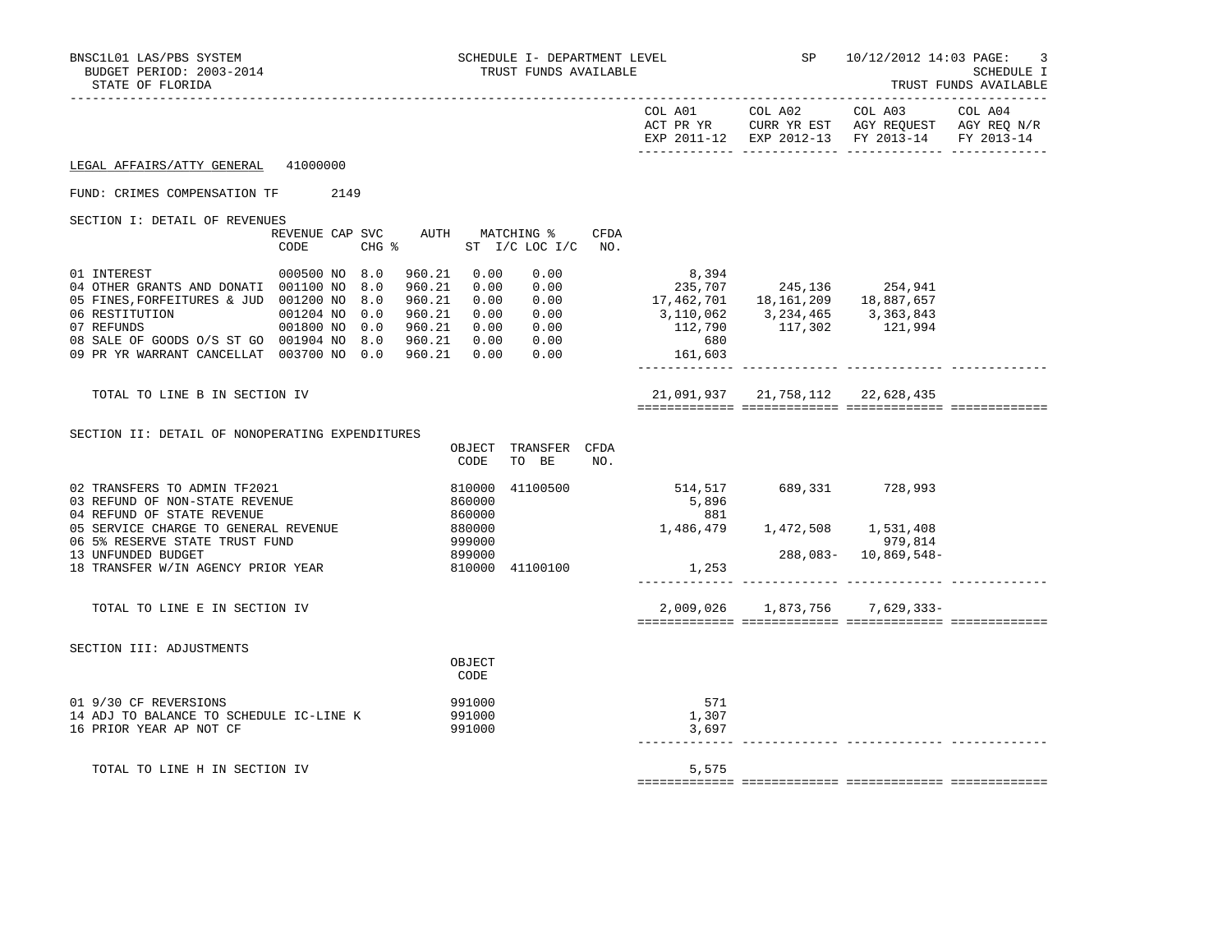| BNSC1L01 LAS/PBS SYSTEM<br>BUDGET PERIOD: 2003-2014<br>STATE OF FLORIDA | SCHEDULE I- DEPARTMENT LEVEL 5P 10/12/2012 14:03 PAGE: 4<br>TRUST FUNDS AVAILABLE |                      |            |                                                                                                                 | SCHEDULE I<br>TRUST FUNDS AVAILABLE |
|-------------------------------------------------------------------------|-----------------------------------------------------------------------------------|----------------------|------------|-----------------------------------------------------------------------------------------------------------------|-------------------------------------|
|                                                                         |                                                                                   | COL A01<br>ACT PR YR |            | COL A02 COL A03 COL A04<br>CURR YR EST AGY REOUEST AGY REO N/R<br>EXP 2011-12 EXP 2012-13 FY 2013-14 FY 2013-14 |                                     |
| LEGAL AFFAIRS/ATTY GENERAL 41000000                                     |                                                                                   |                      |            |                                                                                                                 |                                     |
| 2149<br>FUND: CRIMES COMPENSATION TF                                    |                                                                                   |                      |            |                                                                                                                 |                                     |
| SECTION IV: SUMMARY                                                     |                                                                                   |                      |            |                                                                                                                 |                                     |
| UNRESERVED FUND BALANCE - JULY 1<br>(A)                                 |                                                                                   | 6,969,923            | 10,324,338 |                                                                                                                 |                                     |
| ADD: REVENUES (FROM SECTION I)                                          | (B)                                                                               | 21,091,937           | 21,758,112 | 22,628,435                                                                                                      |                                     |
| TOTAL FUNDS AVAILABLE (LINE A + LINE B)                                 | (C)                                                                               | 28,061,860           | 32,082,450 | 22,628,435                                                                                                      |                                     |
| LESS: OPERATING EXPENDITURES                                            | (D)                                                                               | 15,734,071           | 30,208,694 | 30,257,768                                                                                                      |                                     |
| LESS: NONOPERATING EXPENDITURES (SECTION II)                            | (E)                                                                               |                      |            | 2,009,026 1,873,756 7,629,333-                                                                                  |                                     |
| LESS: FIXED CAPITAL OUTLAY (TOTAL ONLY)                                 | (F)                                                                               |                      |            |                                                                                                                 |                                     |
| UNRESERVED FUND BALANCE - JUNE 30 - BEFORE ADJ                          | (G)                                                                               | 10,318,763           |            |                                                                                                                 |                                     |
| NET ADJUSTMENTS (FROM SECTION III)                                      | (H)                                                                               | 5,575                |            |                                                                                                                 |                                     |
| ADJUSTED UNRESERVED FUND BALANCE - JUNE 30                              | (I)                                                                               | 10,324,338           |            |                                                                                                                 |                                     |

TOTAL UNRESERVED FUND BALANCE FROM STATEWIDE CFO FILE: 6,969,923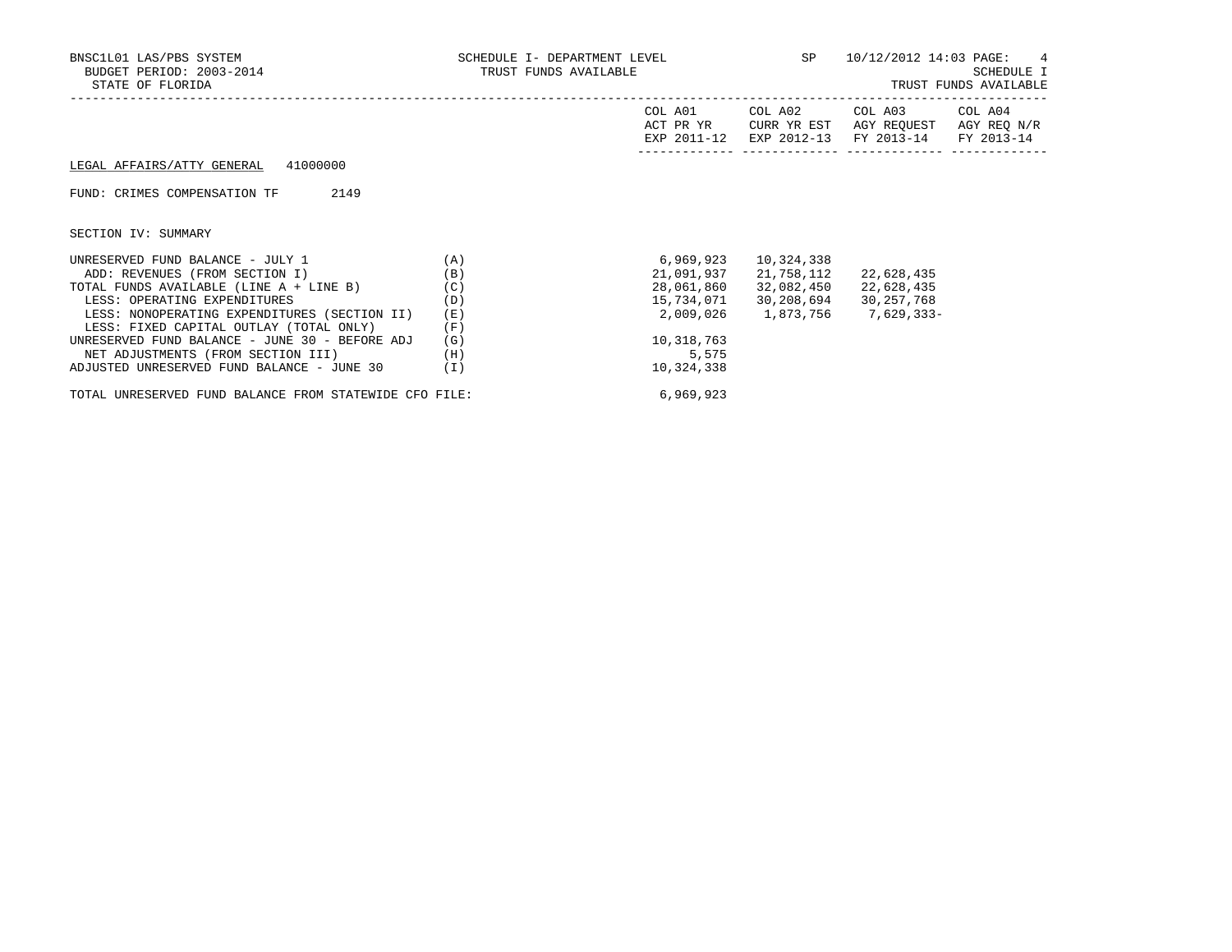| BNSC1L01 LAS/PBS SYSTEM<br>BUDGET PERIOD: 2003-2014<br>STATE OF FLORIDA                                                                                                                                                                                                                                                    |                                                                              | SCHEDULE I- DEPARTMENT LEVEL<br>TRUST FUNDS AVAILABLE |                                                                                                                                                                                     |                                               | SP 10/12/2012 14:03 PAGE:<br>5<br>SCHEDULE I<br>TRUST FUNDS AVAILABLE |  |  |
|----------------------------------------------------------------------------------------------------------------------------------------------------------------------------------------------------------------------------------------------------------------------------------------------------------------------------|------------------------------------------------------------------------------|-------------------------------------------------------|-------------------------------------------------------------------------------------------------------------------------------------------------------------------------------------|-----------------------------------------------|-----------------------------------------------------------------------|--|--|
|                                                                                                                                                                                                                                                                                                                            |                                                                              |                                                       |                                                                                                                                                                                     | EXP 2011-12 EXP 2012-13 FY 2013-14 FY 2013-14 |                                                                       |  |  |
| LEGAL AFFAIRS/ATTY GENERAL 41000000                                                                                                                                                                                                                                                                                        |                                                                              |                                                       |                                                                                                                                                                                     |                                               |                                                                       |  |  |
| 2202<br>FUND: CRIME STOPPERS TF                                                                                                                                                                                                                                                                                            |                                                                              |                                                       |                                                                                                                                                                                     |                                               |                                                                       |  |  |
| SECTION I: DETAIL OF REVENUES<br>CODE                                                                                                                                                                                                                                                                                      | REVENUE CAP SVC AUTH MATCHING % CFDA<br>CHG $\frac{1}{6}$ ST I/C LOC I/C NO. |                                                       |                                                                                                                                                                                     |                                               |                                                                       |  |  |
| 01 FINES, FORFEITURES & JUD 001200 NO 8.0 16.555 0.00 0.00                                                                                                                                                                                                                                                                 |                                                                              |                                                       | 4,517,776 4,653,309 4,792,908                                                                                                                                                       |                                               |                                                                       |  |  |
| TOTAL TO LINE B IN SECTION IV                                                                                                                                                                                                                                                                                              |                                                                              |                                                       |                                                                                                                                                                                     | 4,517,776 4,653,309 4,792,908                 |                                                                       |  |  |
| SECTION II: DETAIL OF NONOPERATING EXPENDITURES                                                                                                                                                                                                                                                                            | OBJECT TRANSFER CFDA<br>CODE<br>TO BE<br>NO.                                 |                                                       |                                                                                                                                                                                     |                                               |                                                                       |  |  |
| 01 TRANSFERS TO ADMINISTRATIVE TRUST FUND<br>02 SERVICE CHARGE TO GENERAL REVENUE<br>04 5% STATE TRUST FUND RESERVE                                                                                                                                                                                                        | 810000 41100500<br>880000<br>999000                                          | 10,694 14,327 15,152<br>361,096 372,265 383,433       |                                                                                                                                                                                     | 182,722                                       |                                                                       |  |  |
| TOTAL TO LINE E IN SECTION IV                                                                                                                                                                                                                                                                                              |                                                                              |                                                       | 371,790 386,592 581,307                                                                                                                                                             |                                               |                                                                       |  |  |
| SECTION III: ADJUSTMENTS                                                                                                                                                                                                                                                                                                   | OBJECT<br>CODE                                                               |                                                       |                                                                                                                                                                                     |                                               |                                                                       |  |  |
| 03 ROUNDING<br>07 SEPTEMBER REVERSIONS                                                                                                                                                                                                                                                                                     | 991000<br>991000                                                             | $6 -$                                                 | 28,045 835,350                                                                                                                                                                      |                                               |                                                                       |  |  |
| TOTAL TO LINE H IN SECTION IV                                                                                                                                                                                                                                                                                              |                                                                              | 28,039                                                | 835,350                                                                                                                                                                             |                                               |                                                                       |  |  |
| SECTION IV: SUMMARY                                                                                                                                                                                                                                                                                                        |                                                                              |                                                       |                                                                                                                                                                                     |                                               |                                                                       |  |  |
| UNRESERVED FUND BALANCE - JULY 1<br>ADD: REVENUES (FROM SECTION I)<br>TAI FUNDS AVAILLED<br>TOTAL FUNDS AVAILABLE (LINE A + LINE B)<br>LESS: OPERATING EXPENDITURES<br>LESS: NONOPERATING EXPENDITURES (SECTION II) (E)<br>LESS: FIXED CAPITAL OUTLAY (TOTAL ONLY)<br>UNRESERVED FUND BALANCE - JUNE 30 - BEFORE ADJ $(G)$ | (A)<br>(B)<br>(C)<br>(D)<br>(F)                                              | 10,209,188<br>371,790                                 | 5,691,412 5,396,672 5,838,880<br>4,517,776 4,653,309 4,792,908<br>$4,468,765$ $4,659,859$ $4,660,804$<br>371,790 386,592 581,307<br>386,592                                         | 581,307                                       |                                                                       |  |  |
| NET ADJUSTMENTS (FROM SECTION III)<br>ADJUSTED UNRESERVED FUND BALANCE - JUNE 30                                                                                                                                                                                                                                           | (H)<br>(I)                                                                   |                                                       | $\begin{array}{llll} 5,368,633 & \phantom{0}5,003,530 & \phantom{0}5,389,677 \\ 28,039 & \phantom{0}835,350 \\ 5,396,672 & \phantom{0}5,838,880 & \phantom{0}5,389,677 \end{array}$ |                                               |                                                                       |  |  |
| TOTAL UNRESERVED FUND BALANCE FROM STATEWIDE CFO FILE:                                                                                                                                                                                                                                                                     |                                                                              | 5,691,412                                             |                                                                                                                                                                                     |                                               |                                                                       |  |  |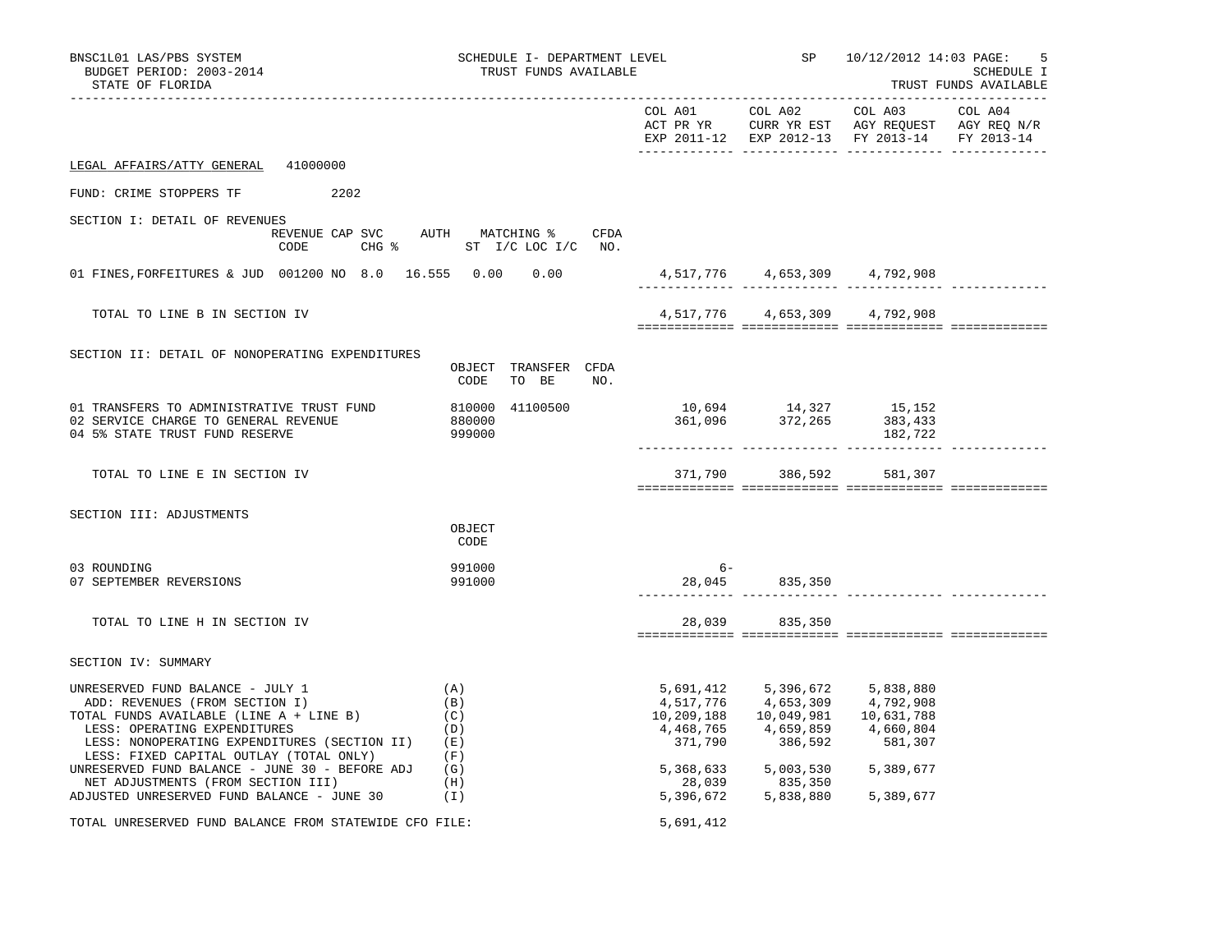|                                                                                                                                                                           |                                                                                            |                                                                                |                                               |                                        |                                                                                                      | EXP 2011-12 EXP 2012-13 FY 2013-14 FY 2013-14           |                           |  |
|---------------------------------------------------------------------------------------------------------------------------------------------------------------------------|--------------------------------------------------------------------------------------------|--------------------------------------------------------------------------------|-----------------------------------------------|----------------------------------------|------------------------------------------------------------------------------------------------------|---------------------------------------------------------|---------------------------|--|
| LEGAL AFFAIRS/ATTY GENERAL                                                                                                                                                | 41000000                                                                                   |                                                                                |                                               |                                        |                                                                                                      |                                                         |                           |  |
| FUND: FEDERAL GRANTS TRUST FUND                                                                                                                                           | 2261                                                                                       |                                                                                |                                               |                                        |                                                                                                      |                                                         |                           |  |
| SECTION I: DETAIL OF REVENUES                                                                                                                                             | REVENUE CAP SVC<br>CODE                                                                    | $CHG$ $\approx$                                                                | AUTH MATCHING %<br>ST I/C LOC I/C NO.         | CFDA                                   |                                                                                                      |                                                         |                           |  |
| 01 GRANT DEPT HHS-MCFU<br>03 REFUNDS<br>05 12 M WARRANT CANCEL                                                                                                            | 000700 NO 0.0<br>001800 NO 0.0<br>003800 NO 0.0                                            | 20.112<br>ADM COM 0.00<br>ADM COM 0.00                                         | $0.25 \, \text{C} \quad 0.00$<br>0.00<br>0.00 | 93.775                                 | 11,094,000<br>25,145<br>30                                                                           |                                                         |                           |  |
| 07 US VICTIM ASSISTANCE<br>08 US VICTIM COMPENSATION<br>11 CITY/COUNTY GRANTS<br>12 TRANS FED FUNDS W/DEP<br>20 US GRANT - BYRNE                                          | 000700 NO<br>0.0<br>000700 NO<br>0.0<br>000810 NO<br>0.0<br>001510 NO 0.0<br>000700 NO 0.0 | 20.112<br>0.00<br>20.112<br>0.00<br>20.112<br>0.00<br>20.112<br>0.00<br>20.112 | 0.00<br>0.00<br>0.00                          | 16.576<br>$0.00$ 16.575<br>0.00 16.580 | $0.20 \text{ } \text{ } \text{ } C16.575$ 25, 413, 428<br>10,162,740<br>226,223<br>341,878<br>37,732 | 21,782,851 21,782,851<br>9,053,000 9,053,000<br>213,534 | 219,940                   |  |
| 21 US GRANT - JRJ                                                                                                                                                         | 000700 NO 0.0                                                                              | 20.112<br>0.00                                                                 |                                               | 0.00 16.816                            | 25,963                                                                                               |                                                         |                           |  |
| TOTAL TO LINE B IN SECTION IV                                                                                                                                             |                                                                                            |                                                                                |                                               |                                        |                                                                                                      | 47, 327, 139 44, 844, 381 44, 850, 787                  |                           |  |
| SECTION II: DETAIL OF NONOPERATING EXPENDITURES                                                                                                                           |                                                                                            | OBJECT<br>CODE                                                                 | TRANSFER CFDA<br>TO BE                        | NO.                                    |                                                                                                      |                                                         |                           |  |
| 02 TRANSFER TO ADMIN TRUST FUND<br>03 EXCESS TRUST AUTHORITY IN VICTIMS GRANTS<br>07 TRANSFER TO GR - SWCAP<br>16 TR FEDERAL GRANTS TF-JRJ GRANT                          |                                                                                            | 810000<br>899000<br>810000<br>811000                                           | 41100500                                      |                                        | 25,963                                                                                               | 756,904 1,014,072 1,072,419<br>57, 235 57, 235 57, 235  | $8,498,489 - 9,782,116 -$ |  |
| TOTAL TO LINE E IN SECTION IV                                                                                                                                             |                                                                                            |                                                                                |                                               |                                        |                                                                                                      | 840,102 7,427,182- 8,652,462-                           |                           |  |
| SECTION III: ADJUSTMENTS                                                                                                                                                  |                                                                                            | OBJECT<br>CODE                                                                 |                                               |                                        |                                                                                                      |                                                         |                           |  |
| 01 ADJ TO BALANCE TO SCHEDULE IC-LINE K<br>02 9/30 CF REVERSIONS<br>03 PRIOR YAR A/P NOT CF<br>04 APPROVED CF ENCUMBERANCES<br>05 ADJ TO LINE A-DIFFERENCE IN COMPENSATED |                                                                                            | 991000<br>991000<br>991000<br>991000<br>991000                                 |                                               |                                        | 6,460<br>353,891<br>82,303<br>2,364<br>5,103                                                         | 155,178                                                 |                           |  |
| TOTAL TO LINE H IN SECTION IV                                                                                                                                             |                                                                                            |                                                                                |                                               |                                        | 450,121                                                                                              | 155,178                                                 |                           |  |

============= ============= ============= =============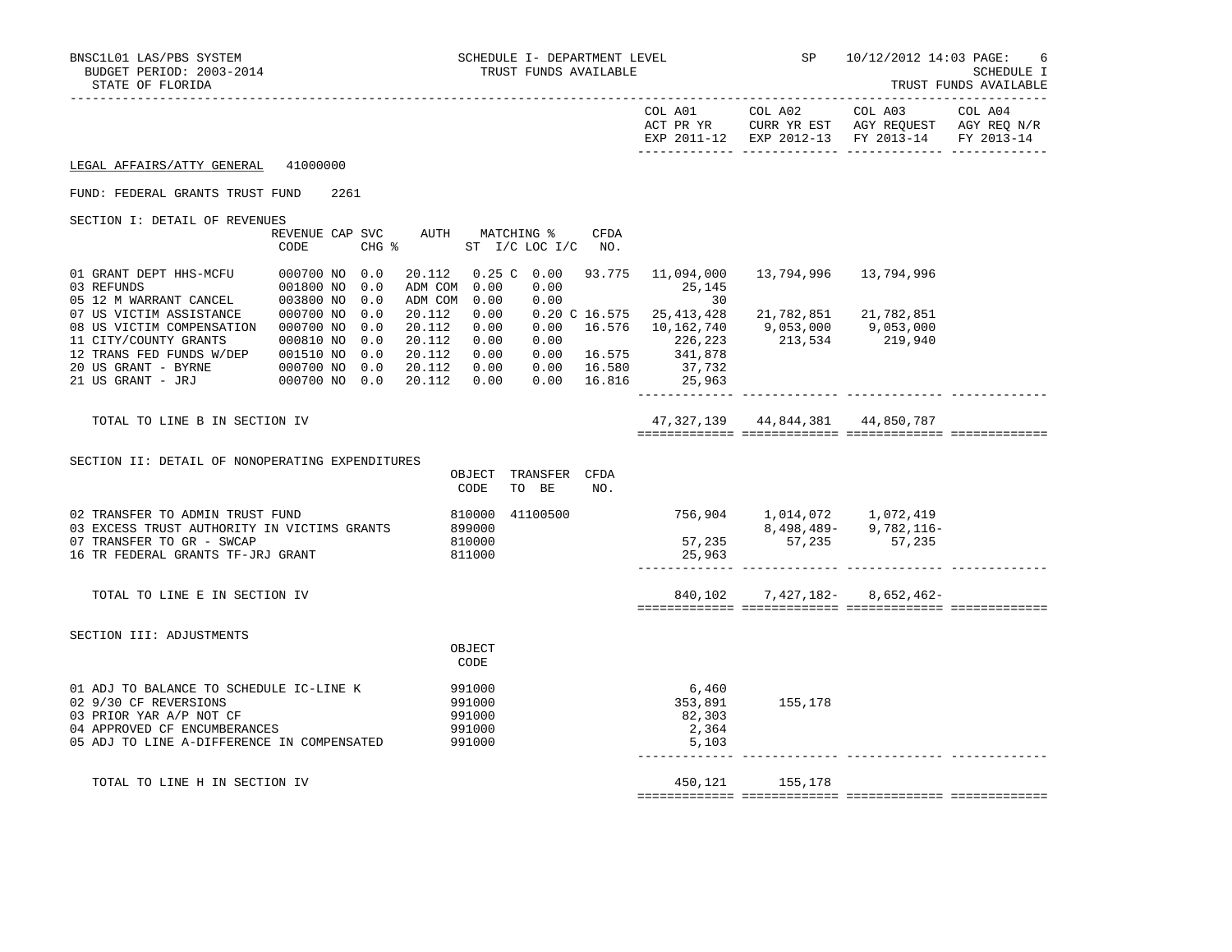| BNSC1L01 LAS/PBS SYSTEM<br>BUDGET PERIOD: 2003-2014<br>STATE OF FLORIDA                                                                                                                                                                                                                                                                                                                                                                        |                                                      | SCHEDULE I- DEPARTMENT LEVEL<br>TRUST FUNDS AVAILABLE                   |                                                                                                    | SP 10/12/2012 14:03 PAGE: 7<br>SCHEDULE I<br>TRUST FUNDS AVAILABLE                                                                |  |  |
|------------------------------------------------------------------------------------------------------------------------------------------------------------------------------------------------------------------------------------------------------------------------------------------------------------------------------------------------------------------------------------------------------------------------------------------------|------------------------------------------------------|-------------------------------------------------------------------------|----------------------------------------------------------------------------------------------------|-----------------------------------------------------------------------------------------------------------------------------------|--|--|
|                                                                                                                                                                                                                                                                                                                                                                                                                                                |                                                      |                                                                         |                                                                                                    | COL A01 COL A02 COL A03 COL A04<br>ACT PR YR CURR YR EST AGY REQUEST AGY REQ N/R<br>EXP 2011-12 EXP 2012-13 FY 2013-14 FY 2013-14 |  |  |
| LEGAL AFFAIRS/ATTY GENERAL 41000000                                                                                                                                                                                                                                                                                                                                                                                                            |                                                      |                                                                         |                                                                                                    |                                                                                                                                   |  |  |
| FUND: FEDERAL GRANTS TRUST FUND 2261                                                                                                                                                                                                                                                                                                                                                                                                           |                                                      |                                                                         |                                                                                                    |                                                                                                                                   |  |  |
| SECTION IV: SUMMARY                                                                                                                                                                                                                                                                                                                                                                                                                            |                                                      |                                                                         |                                                                                                    |                                                                                                                                   |  |  |
| UNRESERVED FUND BALANCE - JULY 1<br>ADD: REVENUES (FROM SECTION I)<br>TOTAL FUNDS AVAILABLE (LINE A + LINE B)<br>LESS: OPERATING EXPENDITURES<br>LESS: NONOPERATING EXPENDITURES (SECTION II)<br>LESS: FIXED CAPITAL OUTLAY (TOTAL ONLY)<br>UNRESERVED FUND BALANCE - JUNE 30 - BEFORE ADJ<br>NET ADJUSTMENTS (FROM SECTION III)<br>ADJUSTED UNRESERVED FUND BALANCE - JUNE $30$ (I)<br>TOTAL UNRESERVED FUND BALANCE FROM STATEWIDE CFO FILE: | (A)<br>(B)<br>(C)<br>(D)<br>(E)<br>(F)<br>(G)<br>(H) | 47,327,139<br>47,623,543<br>46,270,845<br>840,102<br>962,717<br>296,404 | 296,404 962,717<br>44,844,381<br>45,807,098<br>53,389,458<br>512,596 155,178-<br>450, 121 155, 178 | 44,850,787<br>44,850,787<br>53,503,249<br>7,427,182-8,652,462-                                                                    |  |  |
| SCHEDULE IB: DETAIL OF UNRESERVED FUND BALANCE                                                                                                                                                                                                                                                                                                                                                                                                 | FUNDING SOURCE<br>STATE (S)<br>NONSTATE (N)          |                                                                         |                                                                                                    |                                                                                                                                   |  |  |
| 01 US GRANTS                                                                                                                                                                                                                                                                                                                                                                                                                                   | N                                                    | 962,717                                                                 |                                                                                                    |                                                                                                                                   |  |  |
| ADJUSTED UNRESERVED FUND BALANCE - JUNE 30                                                                                                                                                                                                                                                                                                                                                                                                     |                                                      | 962,717                                                                 |                                                                                                    |                                                                                                                                   |  |  |

============= ============= ============= =============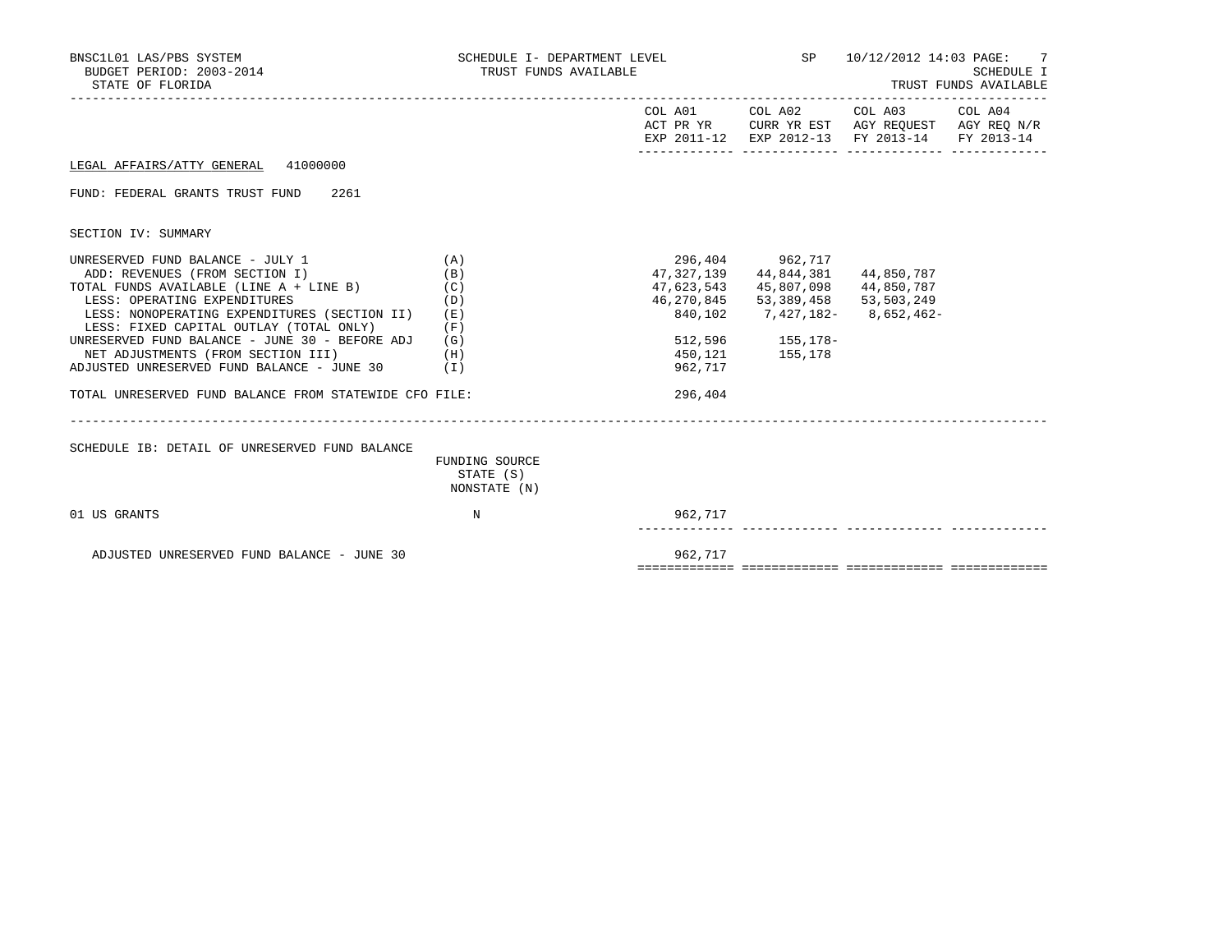| BNSC1L01 LAS/PBS SYSTEM<br>BUDGET PERIOD: 2003-2014<br>STATE OF FLORIDA                                                                                                                                      | SCHEDULE I- DEPARTMENT LEVEL<br>TRUST FUNDS AVAILABLE        |                            | <b>SP</b> SP                              | 10/12/2012 14:03 PAGE:                                                                                            | SCHEDULE I<br>TRUST FUNDS AVAILABLE |
|--------------------------------------------------------------------------------------------------------------------------------------------------------------------------------------------------------------|--------------------------------------------------------------|----------------------------|-------------------------------------------|-------------------------------------------------------------------------------------------------------------------|-------------------------------------|
|                                                                                                                                                                                                              |                                                              |                            | COL A01 COL A02                           | COL A03 COL A04<br>ACT PR YR CURR YR EST AGY REQUEST AGY REQ N/R<br>EXP 2011-12 EXP 2012-13 FY 2013-14 FY 2013-14 |                                     |
| 41000000<br>LEGAL AFFAIRS/ATTY GENERAL                                                                                                                                                                       |                                                              |                            |                                           |                                                                                                                   |                                     |
| FUND: FL. CRIME PREV TR IN REV TF 2302                                                                                                                                                                       |                                                              |                            |                                           |                                                                                                                   |                                     |
| SECTION I: DETAIL OF REVENUES<br>REVENUE CAP SVC AUTH MATCHING %<br>CODE<br>$CHG$ %                                                                                                                          | <b>CFDA</b><br>ST I/C LOC I/C NO.                            |                            |                                           |                                                                                                                   |                                     |
| 04 SALE OF G/S TO ST AGENC 001903 NO 0.0<br>16.54<br>05 SALE OF SERVICES O/S ST 001905 YES 8.0<br>16.54<br>08 FINES, FORFEITURES<br>001200 NO 8.0<br>16.54<br>11 TRANSFER FED FUNDS W/AG 001500 NO 0.0 16.54 | 0.00<br>0.00<br>0.00<br>0.00<br>0.00<br>0.00<br>0.00<br>0.00 | 451,435<br>4,451<br>16,575 |                                           | 8,610 9,041 9,493<br>474,007 497,707                                                                              |                                     |
| TOTAL TO LINE B IN SECTION IV                                                                                                                                                                                |                                                              | 481,071                    | 483,048                                   | 507,200                                                                                                           |                                     |
| SECTION II: DETAIL OF NONOPERATING EXPENDITURES                                                                                                                                                              | OBJECT TRANSFER CFDA<br>TO BE<br>CODE<br>NO.                 |                            |                                           |                                                                                                                   |                                     |
| 01 TRANSFERS TO ADMINISTRATIVE TRUST FUND<br>02 SERVICE CHARGE TO GENERAL REVENUE<br>03 REFUND OF NON-STATE REVENUE<br>06 5% STATE TRUST FUND RESERVE<br>09 UNFUNDED BUDGET                                  | 810000 41100500<br>880000<br>860000<br>999000<br>899000      | 9,163                      | 16,041 21,491<br>35,588 37,921<br>96,072- | 22,728<br>39,817<br>21,182<br>$270, 403 -$                                                                        |                                     |
| TOTAL TO LINE E IN SECTION IV                                                                                                                                                                                |                                                              |                            | $60,792$ 36,660-                          | 186,676-                                                                                                          |                                     |
| SECTION III: ADJUSTMENTS                                                                                                                                                                                     | OBJECT<br>CODE                                               |                            |                                           |                                                                                                                   |                                     |
| 04 ROUNDING ERROR<br>10 SWFS ADJUSTMENT TO COMPENSATED ABSENCE<br>11 LINE A ADJ-A/P NOT CF PRIOR YEAR                                                                                                        | 991000<br>991000<br>991000                                   | $69 -$<br>2,469<br>3       |                                           |                                                                                                                   |                                     |
| TOTAL TO LINE H IN SECTION IV                                                                                                                                                                                |                                                              | 2,403                      |                                           |                                                                                                                   |                                     |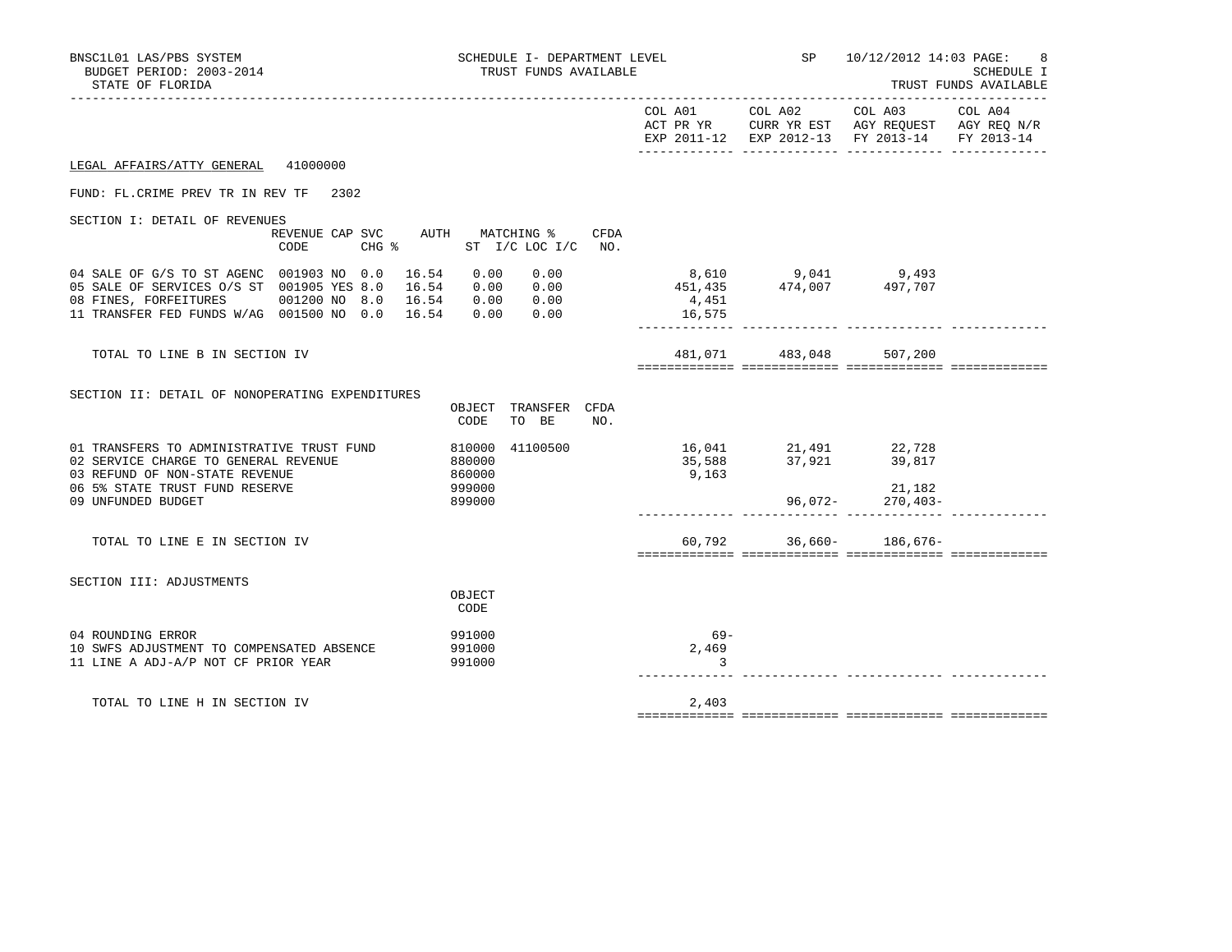| BNSC1L01 LAS/PBS SYSTEM<br>BUDGET PERIOD: 2003-2014<br>STATE OF FLORIDA | SCHEDULE I- DEPARTMENT LEVEL $SP$ $10/12/2012$ $14:03$ $PAGE:$ 9<br>TRUST FUNDS AVAILABLE |                                     |             |                                                                              | SCHEDULE I<br>TRUST FUNDS AVAILABLE |
|-------------------------------------------------------------------------|-------------------------------------------------------------------------------------------|-------------------------------------|-------------|------------------------------------------------------------------------------|-------------------------------------|
|                                                                         |                                                                                           | COL A01<br>ACT PR YR<br>EXP 2011-12 | CURR YR EST | COL A02 COL A03 COL A04<br>AGY REQUEST AGY REQ N/R<br>EXP 2012-13 FY 2013-14 | FY 2013-14                          |
| LEGAL AFFAIRS/ATTY GENERAL<br>41000000                                  |                                                                                           |                                     |             |                                                                              |                                     |
| FUND: FL. CRIME PREV TR IN REV TF<br>2302                               |                                                                                           |                                     |             |                                                                              |                                     |
| SECTION IV: SUMMARY                                                     |                                                                                           |                                     |             |                                                                              |                                     |
| (A)<br>UNRESERVED FUND BALANCE - JULY 1                                 |                                                                                           | 170,092                             | 170,768     |                                                                              |                                     |
| ADD: REVENUES (FROM SECTION I)                                          | (B)                                                                                       | 481,071                             | 483,048     | 507,200                                                                      |                                     |
| TOTAL FUNDS AVAILABLE (LINE A + LINE B)                                 | (C)                                                                                       | 651,163                             | 653,816     | 507,200                                                                      |                                     |
| LESS: OPERATING EXPENDITURES                                            | (D)                                                                                       | 422,006                             | 690,476     | 693,876                                                                      |                                     |
| LESS: NONOPERATING EXPENDITURES (SECTION II)                            | (E)                                                                                       | 60,792                              | $36,660-$   | 186,676-                                                                     |                                     |
| LESS: FIXED CAPITAL OUTLAY (TOTAL ONLY)                                 | (F)                                                                                       |                                     |             |                                                                              |                                     |
| UNRESERVED FUND BALANCE - JUNE 30 - BEFORE ADJ                          | (G)                                                                                       | 168,365                             |             |                                                                              |                                     |
| NET ADJUSTMENTS (FROM SECTION III)                                      | (H)                                                                                       | 2,403                               |             |                                                                              |                                     |
| ADJUSTED UNRESERVED FUND BALANCE - JUNE 30                              | (I)                                                                                       | 170,768                             |             |                                                                              |                                     |

TOTAL UNRESERVED FUND BALANCE FROM STATEWIDE CFO FILE: 170,092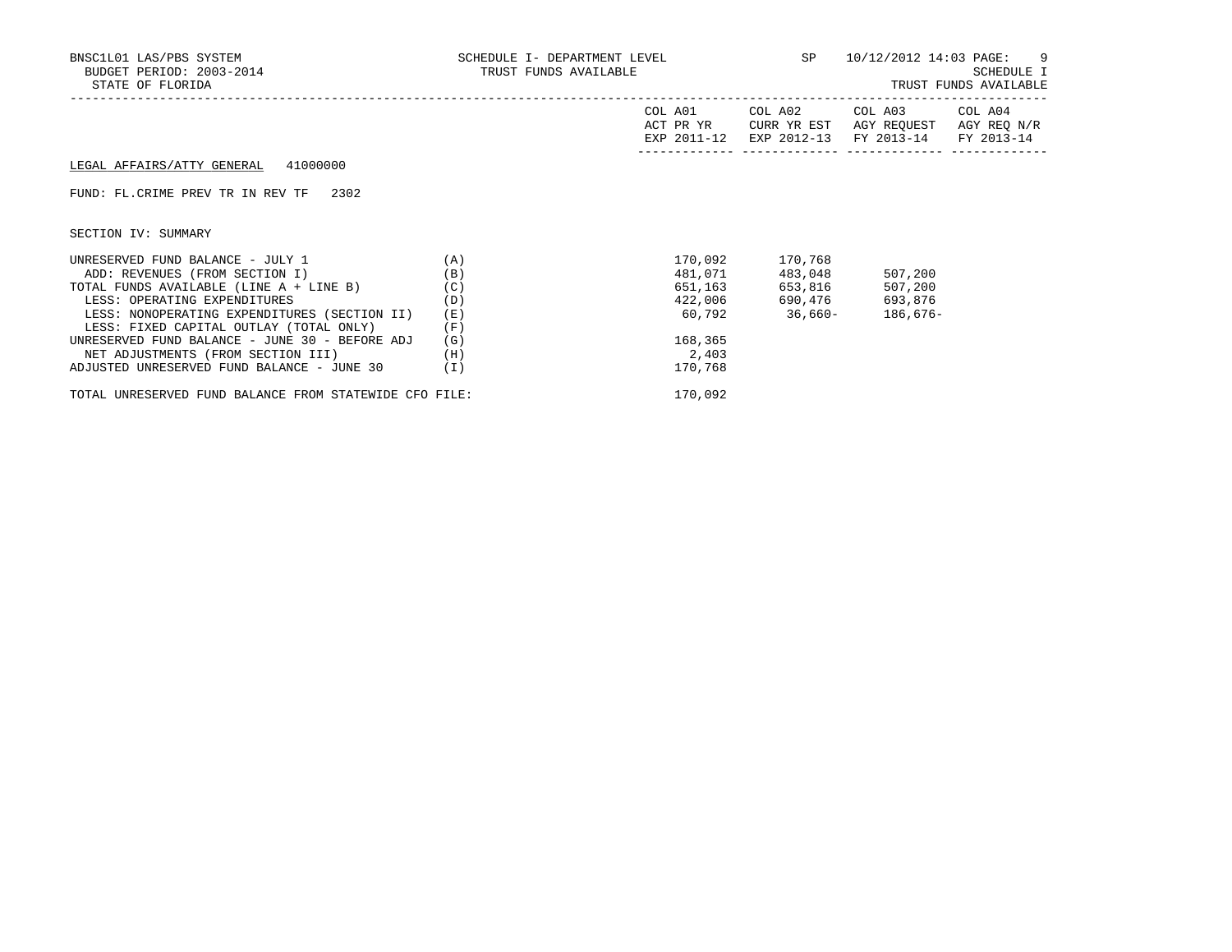| BNSC1L01 LAS/PBS SYSTEM<br>BUDGET PERIOD: 2003-2014<br>STATE OF FLORIDA                                                                                                                                                                  | SCHEDULE I- DEPARTMENT LEVEL<br>TRUST FUNDS AVAILABLE            |                              |                                                                                                                   |                                                          | SP 10/12/2012 14:03 PAGE: 10<br><b>SCHEDULE I</b><br>TRUST FUNDS AVAILABLE |
|------------------------------------------------------------------------------------------------------------------------------------------------------------------------------------------------------------------------------------------|------------------------------------------------------------------|------------------------------|-------------------------------------------------------------------------------------------------------------------|----------------------------------------------------------|----------------------------------------------------------------------------|
|                                                                                                                                                                                                                                          |                                                                  |                              | COL A01 COL A02<br>ACT PR YR CURR YR EST AGY REQUEST AGY REQ N/R<br>EXP 2011-12 EXP 2012-13 FY 2013-14 FY 2013-14 | COL A03                                                  | COL A04                                                                    |
| 41000000<br>LEGAL AFFAIRS/ATTY GENERAL                                                                                                                                                                                                   |                                                                  |                              |                                                                                                                   |                                                          |                                                                            |
| FUND: GRANTS AND DONATIONS TF<br>2339                                                                                                                                                                                                    |                                                                  |                              |                                                                                                                   |                                                          |                                                                            |
| SECTION I: DETAIL OF REVENUES<br>CODE                                                                                                                                                                                                    | REVENUE CAP SVC AUTH MATCHING % CFDA<br>CHG % ST I/C LOC I/C NO. |                              |                                                                                                                   |                                                          |                                                                            |
| 04 FINES, FORFEITURES & JUD 001270 YES 8.0 ADM COM 0.00 0.00                                                                                                                                                                             |                                                                  |                              | 90,150 558,591 575,349<br>______ ______________ ___________                                                       |                                                          |                                                                            |
| TOTAL TO LINE B IN SECTION IV                                                                                                                                                                                                            |                                                                  |                              | 90,150 558,591 575,349                                                                                            |                                                          |                                                                            |
| SECTION II: DETAIL OF NONOPERATING EXPENDITURES                                                                                                                                                                                          | OBJECT TRANSFER CFDA<br>CODE TO BE<br>NO.                        |                              |                                                                                                                   |                                                          |                                                                            |
| 06 SERVICE CHARGE TO GENERAL REVENUE<br>07 5% STATE TRUST FUND RESERVE                                                                                                                                                                   | 880000<br>999000                                                 |                              | 7,268 44,687 46,028                                                                                               | 25,695                                                   |                                                                            |
| TOTAL TO LINE E IN SECTION IV                                                                                                                                                                                                            |                                                                  | 7,268                        | 44,687                                                                                                            | 71,723                                                   |                                                                            |
| SECTION III: ADJUSTMENTS                                                                                                                                                                                                                 | OBJECT<br>CODE                                                   |                              |                                                                                                                   |                                                          |                                                                            |
| TOTAL TO LINE H IN SECTION IV                                                                                                                                                                                                            |                                                                  |                              |                                                                                                                   |                                                          |                                                                            |
| SECTION IV: SUMMARY                                                                                                                                                                                                                      |                                                                  |                              |                                                                                                                   |                                                          |                                                                            |
| UNRESERVED FUND BALANCE - JULY 1<br>ADD: REVENUES (FROM SECTION I)<br>TOTAL FUNDS AVAILABLE (LINE A + LINE B)<br>LESS: OPERATING EXPENDITURES<br>LESS: NONOPERATING EXPENDITURES (SECTION II)<br>LESS: FIXED CAPITAL OUTLAY (TOTAL ONLY) | (A)<br>(B)<br>(C)<br>(D)<br>(E)<br>(F)                           | 90,150<br>3,389,952<br>7,268 | 3,299,802 3,382,684<br>558,591<br>3,941,275<br>2,000,000<br>44,687                                                | 1,896,588<br>575,349<br>2,471,937<br>2,000,000<br>71,723 |                                                                            |
| UNRESERVED FUND BALANCE - JUNE 30 - BEFORE ADJ<br>NET ADJUSTMENTS (FROM SECTION III)                                                                                                                                                     | (G)<br>(H)                                                       | 3,382,684                    | 1,896,588                                                                                                         | 400,214                                                  |                                                                            |
| ADJUSTED UNRESERVED FUND BALANCE - JUNE 30                                                                                                                                                                                               | (1)                                                              | 3,382,684                    | 1,896,588                                                                                                         | 400,214                                                  |                                                                            |
| TOTAL UNRESERVED FUND BALANCE FROM STATEWIDE CFO FILE:                                                                                                                                                                                   |                                                                  | 3,299,802                    |                                                                                                                   |                                                          |                                                                            |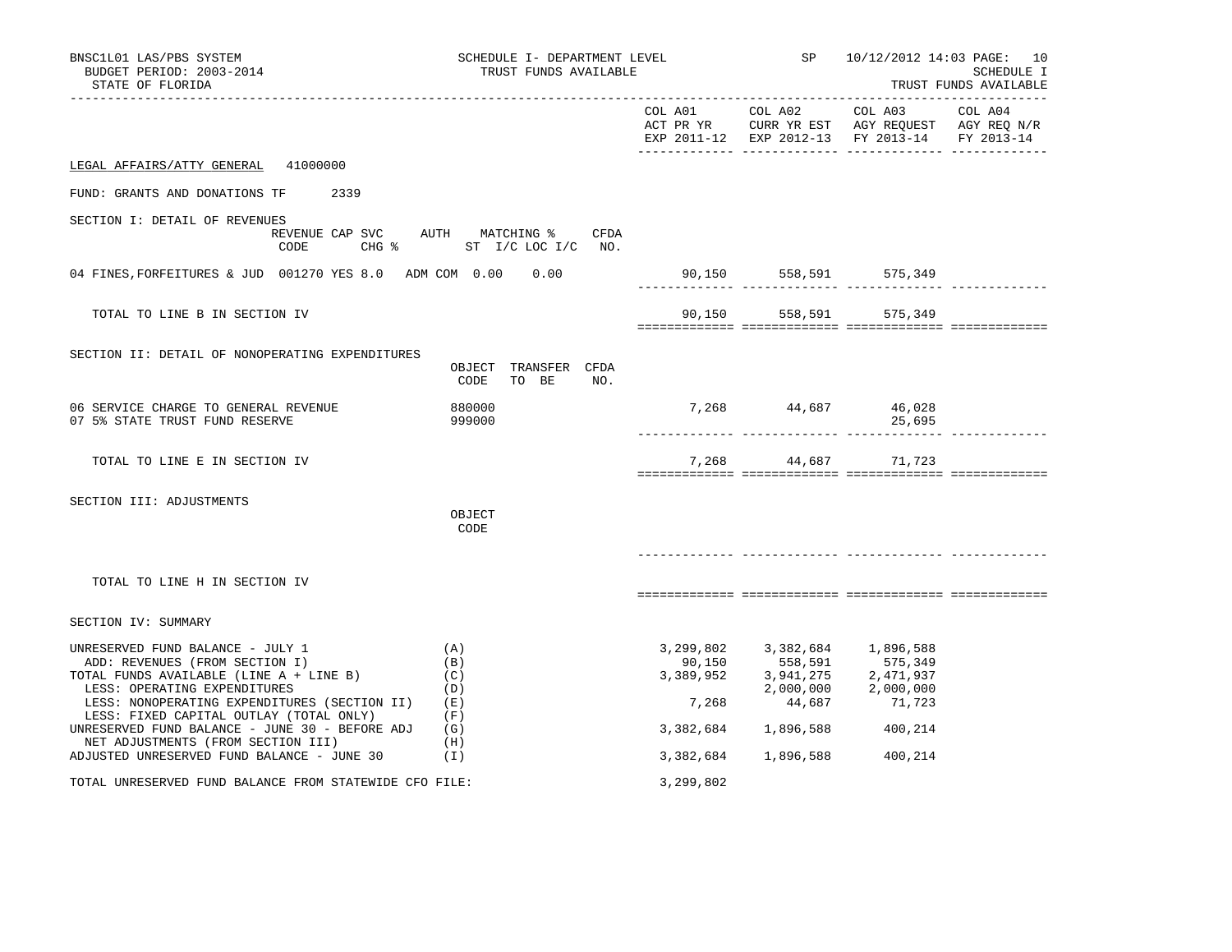| BNSC1L01 LAS/PBS SYSTEM<br>BUDGET PERIOD: 2003-2014<br>STATE OF FLORIDA            | SCHEDULE I- DEPARTMENT LEVEL<br>TRUST FUNDS AVAILABLE |                                     | SP 10/12/2012 14:03 PAGE: 11 | SCHEDULE I<br>TRUST FUNDS AVAILABLE                                             |  |
|------------------------------------------------------------------------------------|-------------------------------------------------------|-------------------------------------|------------------------------|---------------------------------------------------------------------------------|--|
|                                                                                    |                                                       | COL A01<br>ACT PR YR<br>EXP 2011-12 | COL A02<br>CURR YR EST       | COL A03 COL A04<br>AGY REQUEST AGY REQ N/R<br>EXP 2012-13 FY 2013-14 FY 2013-14 |  |
| 41000000<br>LEGAL AFFAIRS/ATTY GENERAL                                             |                                                       |                                     |                              |                                                                                 |  |
| FUND: GRANTS AND DONATIONS TF<br>2339                                              |                                                       |                                     |                              |                                                                                 |  |
|                                                                                    |                                                       |                                     |                              |                                                                                 |  |
| SCHEDULE IB: DETAIL OF UNRESERVED FUND BALANCE                                     | FUNDING SOURCE<br>STATE (S)<br>NONSTATE (N)           |                                     |                              |                                                                                 |  |
| 01 FLORIDA CONTRABAND FORFEITURE ACT FUNDS<br>02 US DOJ FEDEAL ASSET SHARING FUNDS | S<br>N                                                |                                     | 3, 231, 345 1, 396, 588      | 151,339 500,000 400,214                                                         |  |
| ADJUSTED UNRESERVED FUND BALANCE - JUNE 30                                         |                                                       |                                     | 3,382,684 1,896,588 400,214  |                                                                                 |  |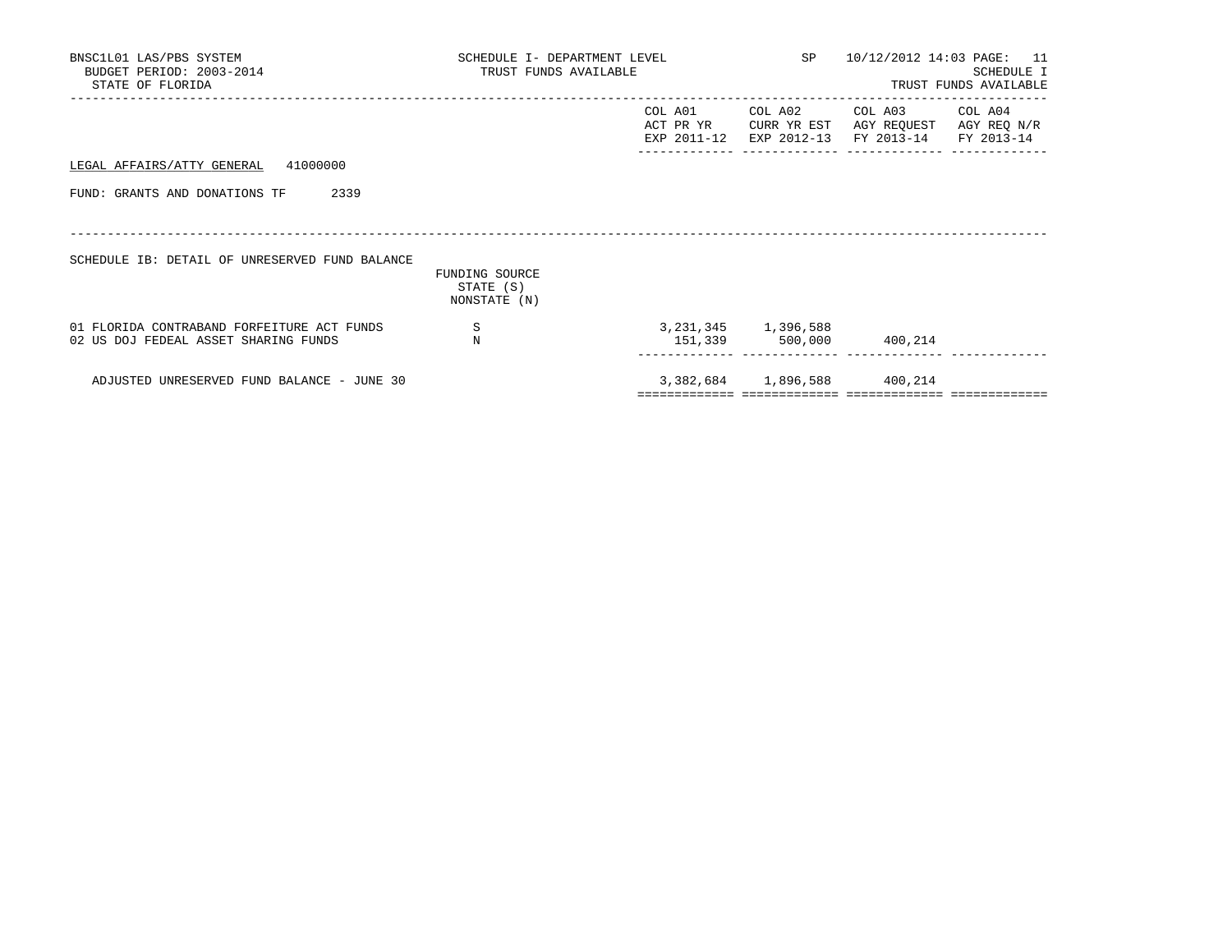| BNSC1L01 LAS/PBS SYSTEM<br>BUDGET PERIOD: 2003-2014<br>STATE OF FLORIDA                                                                         |                  | SCHEDULE I- DEPARTMENT LEVEL<br>TRUST FUNDS AVAILABLE |                                        | <b>SP</b>                        |                                               | 10/12/2012 14:03 PAGE: 12<br>SCHEDULE I<br>TRUST FUNDS AVAILABLE |
|-------------------------------------------------------------------------------------------------------------------------------------------------|------------------|-------------------------------------------------------|----------------------------------------|----------------------------------|-----------------------------------------------|------------------------------------------------------------------|
|                                                                                                                                                 |                  |                                                       |                                        |                                  | EXP 2011-12 EXP 2012-13 FY 2013-14 FY 2013-14 |                                                                  |
| LEGAL AFFAIRS/ATTY GENERAL 41000000                                                                                                             |                  |                                                       |                                        |                                  |                                               |                                                                  |
| FUND: LEGAL SERVICES TRUST FUND 2438                                                                                                            |                  |                                                       |                                        |                                  |                                               |                                                                  |
| SECTION I: DETAIL OF REVENUES<br>REVENUE CAP SVC AUTH MATCHING %<br>CODE                                                                        |                  | <b>CFDA</b><br>CHG $\frac{1}{2}$ ST I/C LOC I/C NO.   |                                        |                                  |                                               |                                                                  |
| 02 SALE OF G/S TO STATE AG 001903 NO 0.0<br>16.535<br>05 REFUNDS<br>001800 NO 0.0<br>16.535                                                     | 0.00<br>0.00     | 0.00<br>0.00                                          | 208,891                                | 26,306,848 27,582,351 28,409,821 |                                               |                                                                  |
| 06 FINES, FORFEIT, JUDGMT 001200 NO 0.0<br>16.535<br>07 PR YR WARRANT CANCEL 003700 NO 0.0 16.535<br>09 LOAN FROM TF #2439 001500 NO 0.0 215.18 |                  | 0.00 0.00<br>0.00 0.00<br>0.00 0.00                   | 530<br>1,000,000                       | 8,420 8,673 8,933                |                                               |                                                                  |
| TOTAL TO LINE B IN SECTION IV                                                                                                                   |                  |                                                       |                                        | 27,524,689 27,591,024 28,418,754 |                                               |                                                                  |
| SECTION II: DETAIL OF NONOPERATING EXPENDITURES                                                                                                 | CODE             | OBJECT TRANSFER CFDA<br>TO BE<br>NO.                  |                                        |                                  |                                               |                                                                  |
| 01 TRANSFERS TO ADMINISTRATIVE TF                                                                                                               | 810000<br>899000 |                                                       | 41100500 1,319,834 1,768,265 1,870,005 |                                  | $1,478,068 - 2,596,524 -$                     |                                                                  |
| 09 UNFUNDED BUDGET<br>11 REPAYMENT OF LOAN TF 2439<br>12 REFUND OF NONSTATE REVENUE                                                             | 810000<br>860000 | 41100100                                              | 1,000,000<br>58,162                    |                                  |                                               |                                                                  |
| TOTAL TO LINE E IN SECTION IV                                                                                                                   |                  |                                                       |                                        |                                  | 2,377,996 290,197 726,519-                    |                                                                  |
| SECTION III: ADJUSTMENTS                                                                                                                        | OBJECT<br>CODE   |                                                       |                                        |                                  |                                               |                                                                  |
| 01 CF REVERSIONS 9/30<br>13 ADJUSTMENT TO BALANCE TO SCHEDULE IC<br>16 LINE A ADJUSTMENT-A/P NOT CF PRIOR YEAR 991000                           | 991000<br>991000 |                                                       | 3,664<br>241,420                       | 24,690 58,553                    |                                               |                                                                  |
| TOTAL TO LINE H IN SECTION IV                                                                                                                   |                  |                                                       |                                        | 269,774 58,553                   |                                               |                                                                  |
|                                                                                                                                                 |                  |                                                       |                                        |                                  |                                               |                                                                  |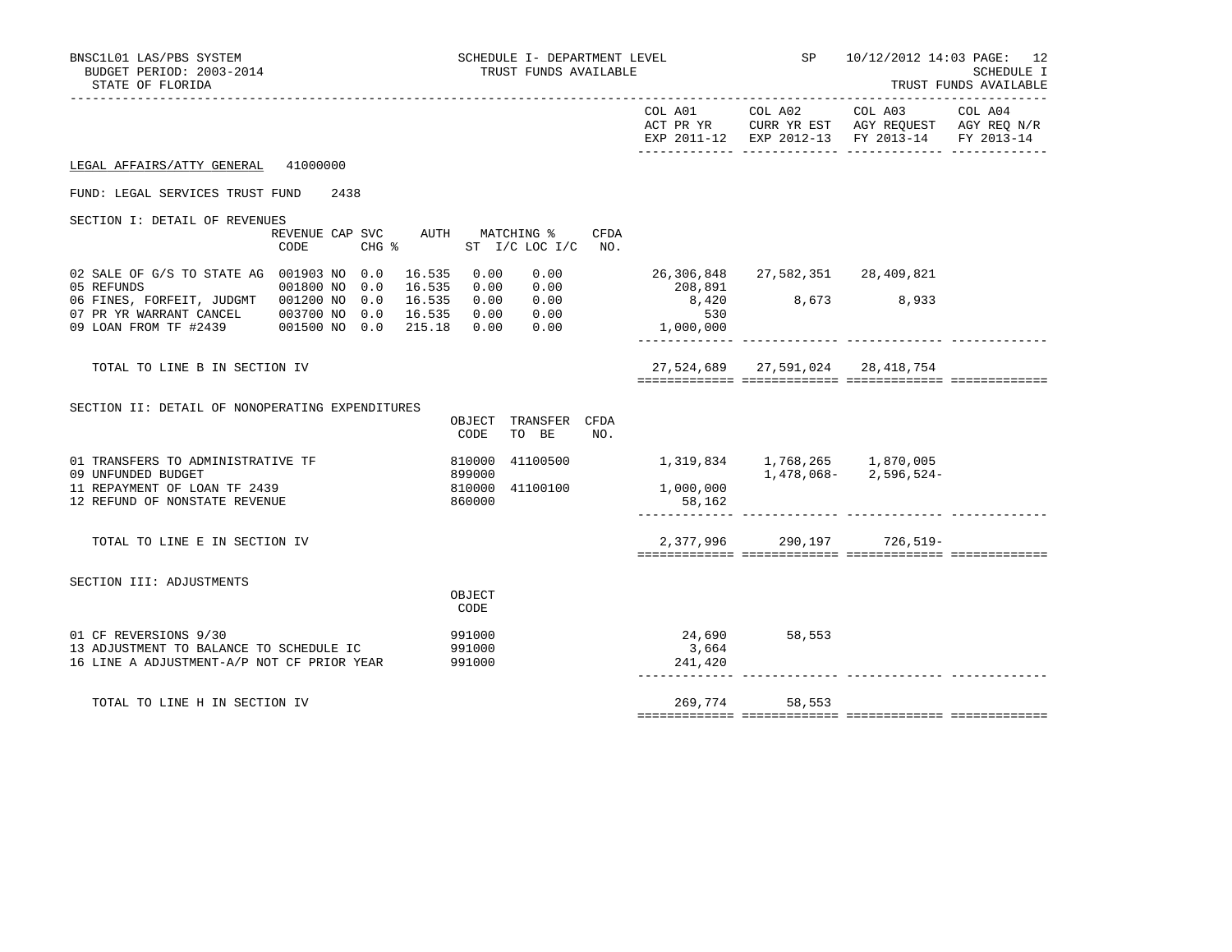| BNSC1L01 LAS/PBS SYSTEM<br>BUDGET PERIOD: 2003-2014<br>STATE OF FLORIDA | SCHEDULE I- DEPARTMENT LEVEL 5P 10/12/2012 14:03 PAGE: 13<br>TRUST FUNDS AVAILABLE |                         |                                        |                                                                  | SCHEDULE I<br>TRUST FUNDS AVAILABLE |
|-------------------------------------------------------------------------|------------------------------------------------------------------------------------|-------------------------|----------------------------------------|------------------------------------------------------------------|-------------------------------------|
|                                                                         |                                                                                    | COL A01<br>ACT PR YR    | CURR YR EST<br>EXP 2011-12 EXP 2012-13 | COL A02 COL A03 COL A04<br>AGY REQUEST AGY REQ N/R<br>FY 2013-14 | FY 2013-14                          |
| LEGAL AFFAIRS/ATTY GENERAL 41000000                                     |                                                                                    |                         |                                        |                                                                  |                                     |
| FUND: LEGAL SERVICES TRUST FUND<br>2438                                 |                                                                                    |                         |                                        |                                                                  |                                     |
| SECTION IV: SUMMARY                                                     |                                                                                    |                         |                                        |                                                                  |                                     |
| (A)<br>UNRESERVED FUND BALANCE - JULY 1                                 |                                                                                    | 1, 123, 413 1, 588, 178 |                                        |                                                                  |                                     |
| ADD: REVENUES (FROM SECTION I)                                          | (B)                                                                                | 27,524,689              | 27,591,024                             | 28,418,754                                                       |                                     |
| TOTAL FUNDS AVAILABLE (LINE A + LINE B) (C)                             |                                                                                    | 28,648,102              | 29,179,202                             | 28,418,754                                                       |                                     |
| LESS: OPERATING EXPENDITURES                                            | (D)                                                                                | 24,951,702              | 28,947,558                             | 29,145,273                                                       |                                     |
| LESS: NONOPERATING EXPENDITURES (SECTION II)                            | (E)                                                                                |                         |                                        | 2,377,996 290,197 726,519-                                       |                                     |
| LESS: FIXED CAPITAL OUTLAY (TOTAL ONLY)                                 | (F)                                                                                |                         |                                        |                                                                  |                                     |
| UNRESERVED FUND BALANCE - JUNE 30 - BEFORE ADJ                          | (G)                                                                                |                         | 1,318,404 58,553-                      |                                                                  |                                     |
| NET ADJUSTMENTS (FROM SECTION III)                                      | (H)                                                                                | 269,774                 | 58,553                                 |                                                                  |                                     |
| ADJUSTED UNRESERVED FUND BALANCE - JUNE 30                              | (I)                                                                                | 1,588,178               |                                        |                                                                  |                                     |

TOTAL UNRESERVED FUND BALANCE FROM STATEWIDE CFO FILE:  $1,123,413$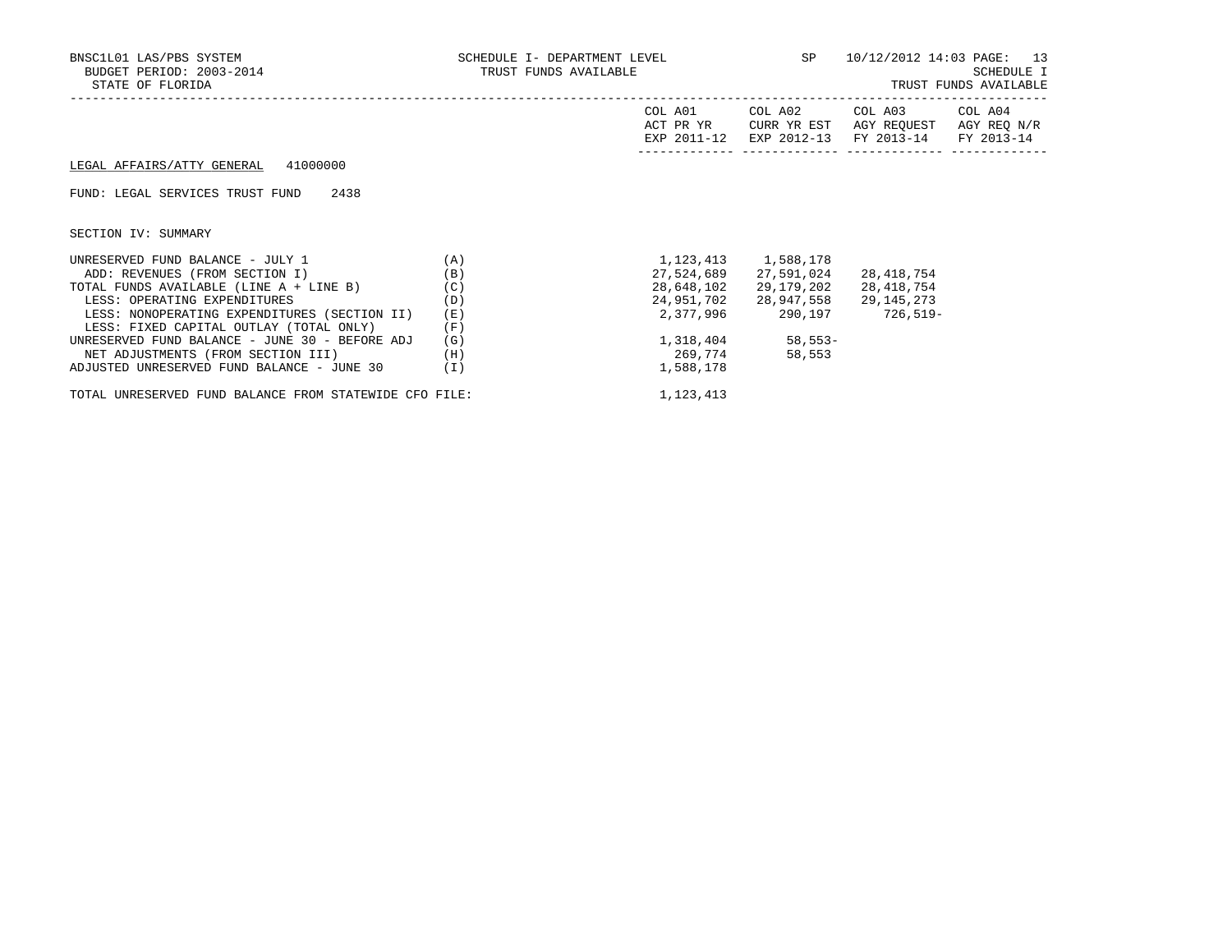| EXP 2011-12 EXP 2012-13 FY 2013-14 FY 2013-14<br>LEGAL AFFAIRS/ATTY GENERAL 41000000<br>FUND: LEGAL AFFAIRS REVOLVING TF 2439<br>SECTION I: DETAIL OF REVENUES<br>REVENUE CAP SVC AUTH MATCHING %<br>CFDA<br>CHG % ST I/C LOC I/C NO.<br>CODE<br>01 INTEREST<br>000500 NO 8.0<br>16.53<br>0.00<br>0.00<br>208<br>19,799,720<br>16,593,451    17,091,254<br>03 FINES, FORFEITURES & JU 001200 NO 8.0<br>16.53<br>0.00 0.00<br>0.00 0.00<br>05 REFUNDS<br>001800 NO 0.0<br>16.53<br>9,371<br>14,287 14,716<br>11,961 12,320<br>0.00 0.00<br>06 SALE OF SERVICES O/S ST 001905 YES 8.0<br>16.53<br>1,981<br>7,555<br>0.00 0.00<br>07 SALE OF GOODS 0/S ST 001904 NO 8.0 16.53<br>0.00 0.00<br>10 TRANSFER IN TF 2438 001500 NO 0.0 16.53<br>1,000,000<br>20,818,835  16,619,699  17,118,290<br>TOTAL TO LINE B IN SECTION IV<br>SECTION II: DETAIL OF NONOPERATING EXPENDITURES<br>OBJECT TRANSFER CFDA<br>CODE<br>TO BE<br>NO.<br>41100500 822,571 1,102,050 1,165,459<br>01 TRANSFERS TO ADMINISTRATIVE TRUST FUND<br>810000<br>1, 263, 854 1, 329, 576 1, 369, 463<br>02 SERVICE CHARGE TO GR<br>880000<br>03 5% STATE TRUST FUND RESERVE<br>999000<br>842,361<br>12 TRANSFER TO LSTF #2438<br>810000 41100100<br>1,000,000<br>3,086,425 2,431,626 3,377,283<br>TOTAL TO LINE E IN SECTION IV<br>SECTION III: ADJUSTMENTS<br>OBJECT<br>CODE<br>3, 224 4, 076<br>01 CERTIFIED FORWARD REVERSION 9/30<br>991000<br>17,858<br>17 ADJUSTMENT TO LINE A - PY A/P NOT CF<br>991000<br>21 ADJUST LINE A TO BALANCE SCH IC LINE K<br>991000<br>$42 -$<br>21,040 4,076<br>TOTAL TO LINE H IN SECTION IV | BNSC1L01 LAS/PBS SYSTEM<br>BUDGET PERIOD: 2003-2014<br>STATE OF FLORIDA |  | SCHEDULE I- DEPARTMENT LEVEL<br>TRUST FUNDS AVAILABLE |  | SP | 10/12/2012 14:03 PAGE: 14<br><b>SCHEDULE I</b><br>TRUST FUNDS AVAILABLE |
|------------------------------------------------------------------------------------------------------------------------------------------------------------------------------------------------------------------------------------------------------------------------------------------------------------------------------------------------------------------------------------------------------------------------------------------------------------------------------------------------------------------------------------------------------------------------------------------------------------------------------------------------------------------------------------------------------------------------------------------------------------------------------------------------------------------------------------------------------------------------------------------------------------------------------------------------------------------------------------------------------------------------------------------------------------------------------------------------------------------------------------------------------------------------------------------------------------------------------------------------------------------------------------------------------------------------------------------------------------------------------------------------------------------------------------------------------------------------------------------------------------------------------------------------------------------------------------------------|-------------------------------------------------------------------------|--|-------------------------------------------------------|--|----|-------------------------------------------------------------------------|
|                                                                                                                                                                                                                                                                                                                                                                                                                                                                                                                                                                                                                                                                                                                                                                                                                                                                                                                                                                                                                                                                                                                                                                                                                                                                                                                                                                                                                                                                                                                                                                                                |                                                                         |  |                                                       |  |    |                                                                         |
|                                                                                                                                                                                                                                                                                                                                                                                                                                                                                                                                                                                                                                                                                                                                                                                                                                                                                                                                                                                                                                                                                                                                                                                                                                                                                                                                                                                                                                                                                                                                                                                                |                                                                         |  |                                                       |  |    |                                                                         |
|                                                                                                                                                                                                                                                                                                                                                                                                                                                                                                                                                                                                                                                                                                                                                                                                                                                                                                                                                                                                                                                                                                                                                                                                                                                                                                                                                                                                                                                                                                                                                                                                |                                                                         |  |                                                       |  |    |                                                                         |
|                                                                                                                                                                                                                                                                                                                                                                                                                                                                                                                                                                                                                                                                                                                                                                                                                                                                                                                                                                                                                                                                                                                                                                                                                                                                                                                                                                                                                                                                                                                                                                                                |                                                                         |  |                                                       |  |    |                                                                         |
|                                                                                                                                                                                                                                                                                                                                                                                                                                                                                                                                                                                                                                                                                                                                                                                                                                                                                                                                                                                                                                                                                                                                                                                                                                                                                                                                                                                                                                                                                                                                                                                                |                                                                         |  |                                                       |  |    |                                                                         |
|                                                                                                                                                                                                                                                                                                                                                                                                                                                                                                                                                                                                                                                                                                                                                                                                                                                                                                                                                                                                                                                                                                                                                                                                                                                                                                                                                                                                                                                                                                                                                                                                |                                                                         |  |                                                       |  |    |                                                                         |
|                                                                                                                                                                                                                                                                                                                                                                                                                                                                                                                                                                                                                                                                                                                                                                                                                                                                                                                                                                                                                                                                                                                                                                                                                                                                                                                                                                                                                                                                                                                                                                                                |                                                                         |  |                                                       |  |    |                                                                         |
|                                                                                                                                                                                                                                                                                                                                                                                                                                                                                                                                                                                                                                                                                                                                                                                                                                                                                                                                                                                                                                                                                                                                                                                                                                                                                                                                                                                                                                                                                                                                                                                                |                                                                         |  |                                                       |  |    |                                                                         |
|                                                                                                                                                                                                                                                                                                                                                                                                                                                                                                                                                                                                                                                                                                                                                                                                                                                                                                                                                                                                                                                                                                                                                                                                                                                                                                                                                                                                                                                                                                                                                                                                |                                                                         |  |                                                       |  |    |                                                                         |
|                                                                                                                                                                                                                                                                                                                                                                                                                                                                                                                                                                                                                                                                                                                                                                                                                                                                                                                                                                                                                                                                                                                                                                                                                                                                                                                                                                                                                                                                                                                                                                                                |                                                                         |  |                                                       |  |    |                                                                         |
|                                                                                                                                                                                                                                                                                                                                                                                                                                                                                                                                                                                                                                                                                                                                                                                                                                                                                                                                                                                                                                                                                                                                                                                                                                                                                                                                                                                                                                                                                                                                                                                                |                                                                         |  |                                                       |  |    |                                                                         |
|                                                                                                                                                                                                                                                                                                                                                                                                                                                                                                                                                                                                                                                                                                                                                                                                                                                                                                                                                                                                                                                                                                                                                                                                                                                                                                                                                                                                                                                                                                                                                                                                |                                                                         |  |                                                       |  |    |                                                                         |
|                                                                                                                                                                                                                                                                                                                                                                                                                                                                                                                                                                                                                                                                                                                                                                                                                                                                                                                                                                                                                                                                                                                                                                                                                                                                                                                                                                                                                                                                                                                                                                                                |                                                                         |  |                                                       |  |    |                                                                         |
|                                                                                                                                                                                                                                                                                                                                                                                                                                                                                                                                                                                                                                                                                                                                                                                                                                                                                                                                                                                                                                                                                                                                                                                                                                                                                                                                                                                                                                                                                                                                                                                                |                                                                         |  |                                                       |  |    |                                                                         |
|                                                                                                                                                                                                                                                                                                                                                                                                                                                                                                                                                                                                                                                                                                                                                                                                                                                                                                                                                                                                                                                                                                                                                                                                                                                                                                                                                                                                                                                                                                                                                                                                |                                                                         |  |                                                       |  |    |                                                                         |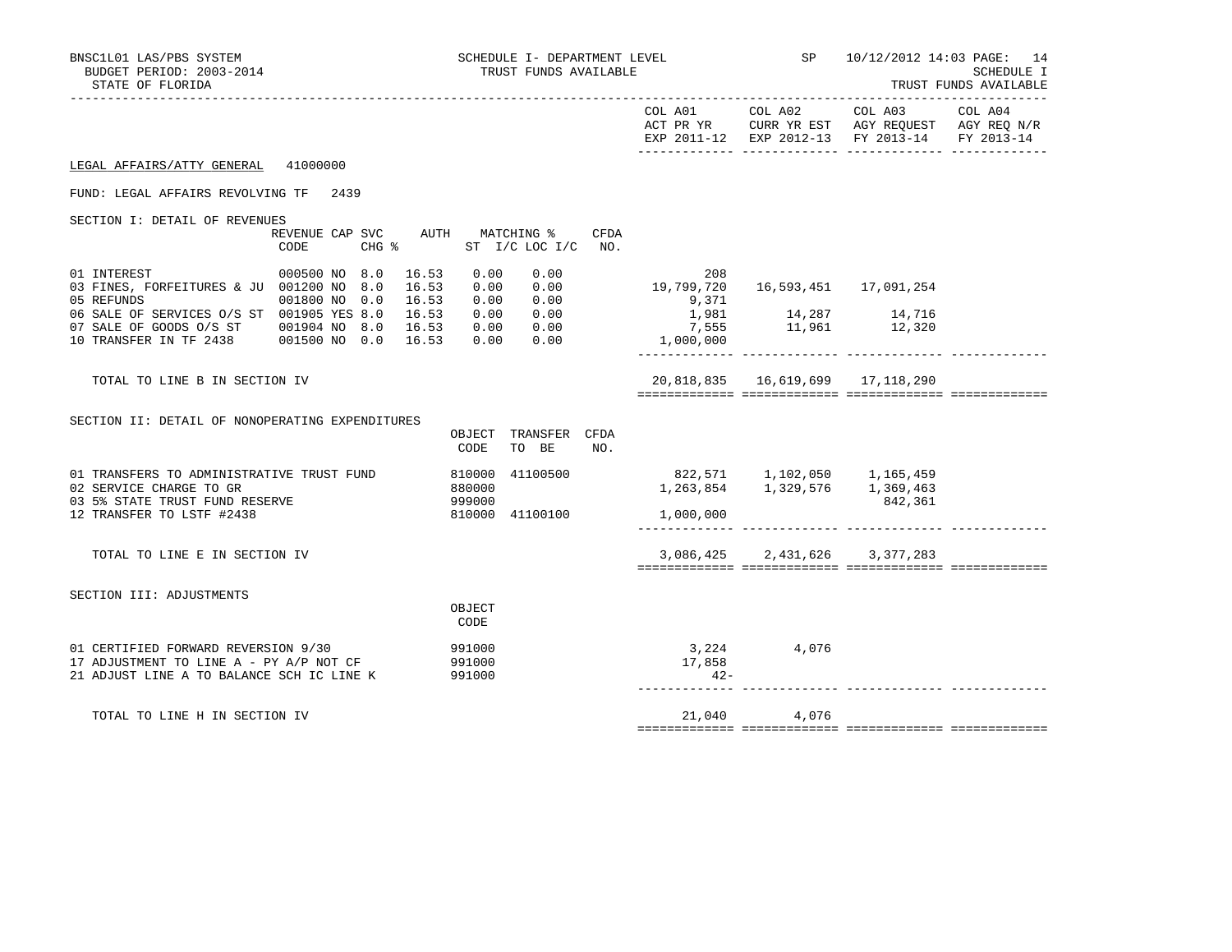## FUND: LEGAL AFFAIRS REVOLVING TF 2439

SECTION IV: SUMMARY

| UNRESERVED FUND BALANCE - JULY 1                       | (A) | 17,611,062 | 23,529,239 | 23,708,772 |
|--------------------------------------------------------|-----|------------|------------|------------|
| ADD: REVENUES (FROM SECTION I)                         | (B) | 20,818,835 | 16,619,699 | 17,118,290 |
| TOTAL FUNDS AVAILABLE (LINE A + LINE B)                | (C) | 38,429,897 | 40,148,938 | 40,827,062 |
| LESS: OPERATING EXPENDITURES                           | (D) | 11,835,273 | 14,012,616 | 14,079,351 |
| LESS: NONOPERATING EXPENDITURES (SECTION II)           | (E) | 3,086,425  | 2,431,626  | 3,377,283  |
| LESS: FIXED CAPITAL OUTLAY (TOTAL ONLY)                | (F) |            |            |            |
| UNRESERVED FUND BALANCE - JUNE 30 - BEFORE ADJ         | (G) | 23,508,199 | 23,704,696 | 23,370,428 |
| NET ADJUSTMENTS (FROM SECTION III)                     | (H) | 21,040     | 4,076      |            |
| ADJUSTED UNRESERVED FUND BALANCE - JUNE 30             | Ί)  | 23,529,239 | 23,708,772 | 23,370,428 |
| TOTAL UNRESERVED FUND BALANCE FROM STATEWIDE CFO FILE: |     | 17,611,062 |            |            |

COL A01 COL A02 COL A03 COL A04

------------- ------------- ------------- -------------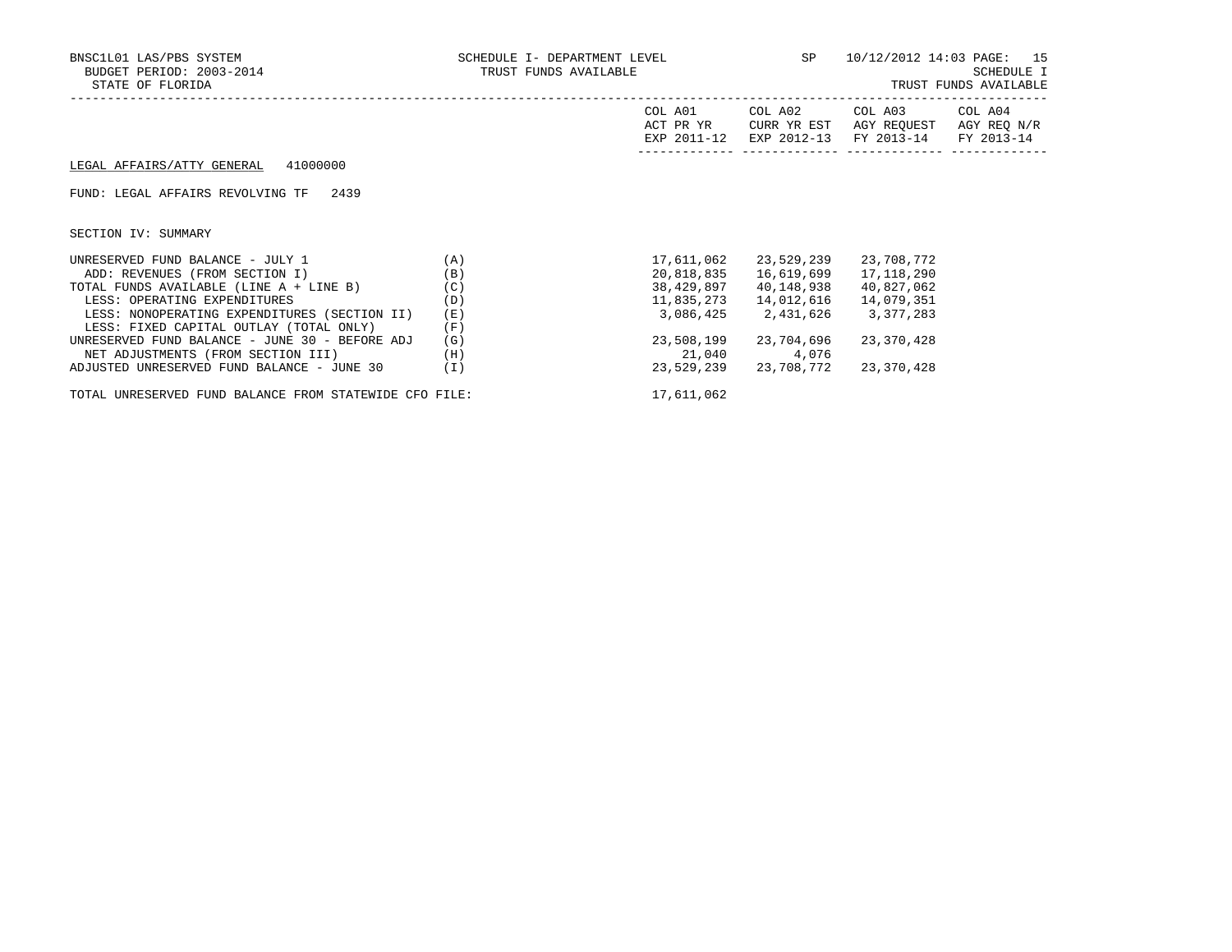| BNSC1L01 LAS/PBS SYSTEM<br>BUDGET PERIOD: 2003-2014<br>STATE OF FLORIDA                                                                                                                                                                                                        |      | SCHEDULE I- DEPARTMENT LEVEL<br>TRUST FUNDS AVAILABLE                        |                   |                                     | <b>SP</b> SP<br>10/12/2012 14:03 PAGE: 16<br>SCHEDULE I<br>TRUST FUNDS AVAILABLE                                                                                                                 |         |  |
|--------------------------------------------------------------------------------------------------------------------------------------------------------------------------------------------------------------------------------------------------------------------------------|------|------------------------------------------------------------------------------|-------------------|-------------------------------------|--------------------------------------------------------------------------------------------------------------------------------------------------------------------------------------------------|---------|--|
|                                                                                                                                                                                                                                                                                |      |                                                                              |                   |                                     | COL A01 COL A02 COL A03<br>ACT PR YR $\,$ CURR YR EST $\,$ AGY REQUEST $\,$ AGY REQ $\rm N/R$<br>EXP 2011-12 EXP 2012-13 FY 2013-14 FY 2013-14                                                   | COL A04 |  |
| LEGAL AFFAIRS/ATTY GENERAL 41000000                                                                                                                                                                                                                                            |      |                                                                              |                   |                                     |                                                                                                                                                                                                  |         |  |
| FUND: MOTOR VEHICLE WARRANTY TF                                                                                                                                                                                                                                                | 2492 |                                                                              |                   |                                     |                                                                                                                                                                                                  |         |  |
| SECTION I: DETAIL OF REVENUES<br>CODE                                                                                                                                                                                                                                          |      | REVENUE CAP SVC AUTH MATCHING % CFDA<br>CHG $\frac{1}{6}$ ST I/C LOC I/C NO. |                   |                                     |                                                                                                                                                                                                  |         |  |
|                                                                                                                                                                                                                                                                                |      |                                                                              | 150               | 1,431,451    1,503,024    1,578,175 |                                                                                                                                                                                                  |         |  |
|                                                                                                                                                                                                                                                                                |      |                                                                              |                   | 139,690 146,674 154,008             |                                                                                                                                                                                                  |         |  |
| TOTAL TO LINE B IN SECTION IV                                                                                                                                                                                                                                                  |      |                                                                              |                   | 1,571,291 1,649,698 1,732,183       |                                                                                                                                                                                                  |         |  |
| SECTION II: DETAIL OF NONOPERATING EXPENDITURES                                                                                                                                                                                                                                |      | OBJECT TRANSFER CFDA<br>TO BE NO.<br>CODE                                    |                   |                                     |                                                                                                                                                                                                  |         |  |
| 01 TRANSFERS TO ADMINISTRATIVE TRUST FUND<br>03 SERVICE CHARGE TO GENERAL REVENUE<br>04 5% RESERVE STATE TRUST FUND<br>07 UNFUNDED BUDGET                                                                                                                                      |      | 41100500<br>810000<br>880000<br>999000<br>899000                             |                   |                                     | 76,989                                                                                                                                                                                           |         |  |
| TOTAL TO LINE E IN SECTION IV                                                                                                                                                                                                                                                  |      |                                                                              |                   |                                     | 61,175 11,007 343,385-                                                                                                                                                                           |         |  |
| SECTION III: ADJUSTMENTS                                                                                                                                                                                                                                                       |      | OBJECT<br>CODE                                                               |                   |                                     |                                                                                                                                                                                                  |         |  |
| 01 CERTIFIED FORWARD REVERSION 09/30<br>02 ROUNDING ERROR<br>08 PRIOR YEAR A/P NOT CF                                                                                                                                                                                          |      | 991000<br>991000<br>991000                                                   | $5-$<br>26,659    | 436 9,870                           |                                                                                                                                                                                                  |         |  |
| TOTAL TO LINE H IN SECTION IV                                                                                                                                                                                                                                                  |      |                                                                              | 27,090            | 9,870                               |                                                                                                                                                                                                  |         |  |
| SECTION IV: SUMMARY                                                                                                                                                                                                                                                            |      |                                                                              |                   |                                     |                                                                                                                                                                                                  |         |  |
| UNRESERVED FUND BALANCE - JULY 1<br>ADD: REVENUES (FROM SECTION I)<br>ADD: REVENUES (FROM SECTION I)<br>TOTAL FUNDS AVAILABLE (LINE A + LINE B)<br>LESS: OPERATING EXPENDITURES<br>LESS: NONOPERATING EXPENDITURES (SECTION II) (E)<br>LESS: FIXED CAPITAL OUTLAY (TOTAL ONLY) |      | (A)<br>(B)<br>(C)<br>(D)<br>(F)                                              |                   | 103,963 413,802                     | $\begin{array}{cccc} 1, 571, 291 & 1, 649, 698 & 1, 732, 183 \\ 1, 675, 254 & 2, 063, 500 & 1, 732, 183 \\ 1, 227, 367 & 2, 062, 363 & 2, 075, 568 \\ 61, 175 & 11, 007 & 343, 385- \end{array}$ |         |  |
| UNRESERVED FUND BALANCE - JUNE 30 - BEFORE ADJ<br>NET ADJUSTMENTS (FROM SECTION III)                                                                                                                                                                                           |      | (G)<br>(H)                                                                   | 386,712<br>27,090 | $9,870-$<br>9,870                   |                                                                                                                                                                                                  |         |  |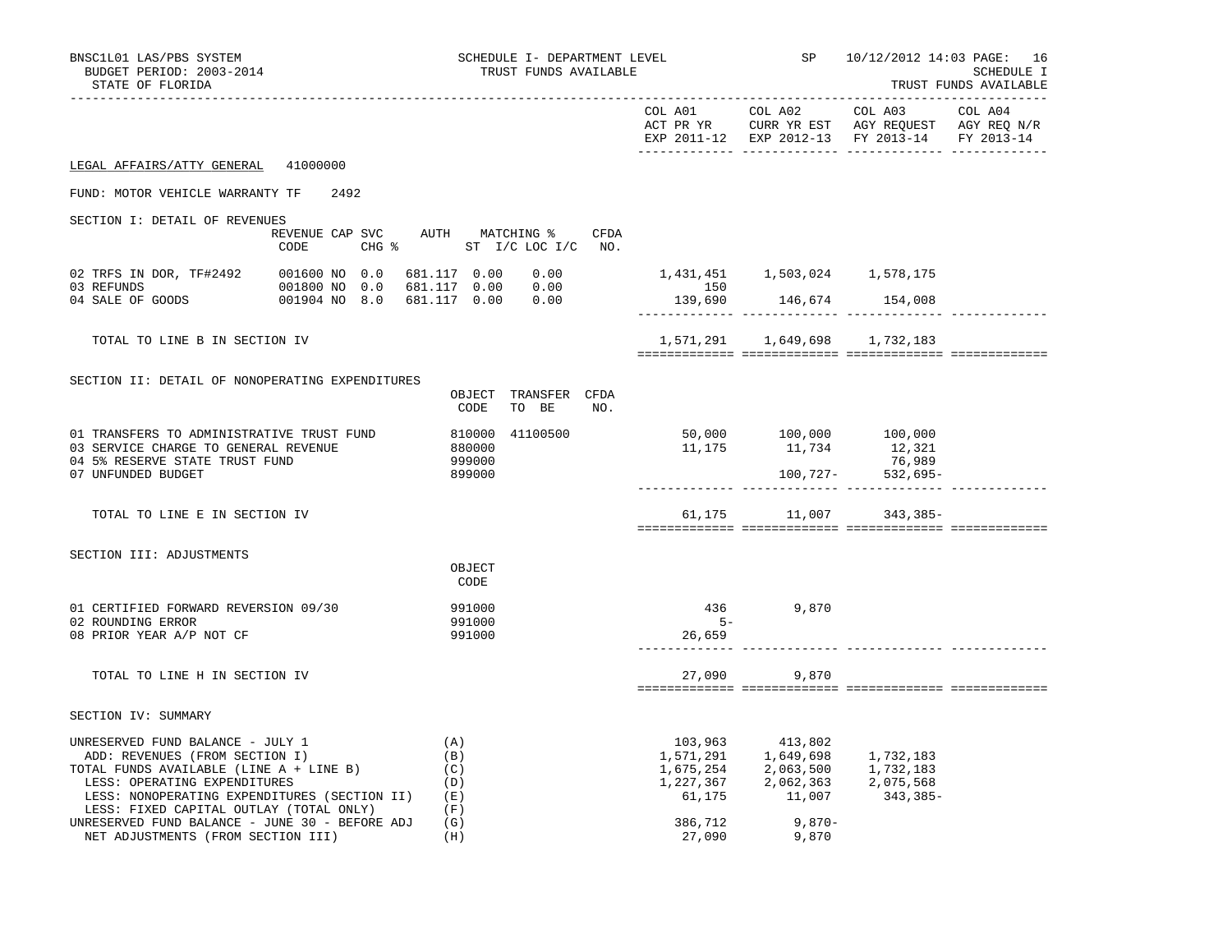| BNSC1L01 LAS/PBS SYSTEM<br>BUDGET PERIOD: 2003-2014<br>STATE OF FLORIDA | SCHEDULE I- DEPARTMENT LEVEL $SP$ 10/12/2012 14:03 PAGE: 17<br>TRUST FUNDS AVAILABLE |         |                                                                                                                        | SCHEDULE I<br>TRUST FUNDS AVAILABLE |
|-------------------------------------------------------------------------|--------------------------------------------------------------------------------------|---------|------------------------------------------------------------------------------------------------------------------------|-------------------------------------|
|                                                                         |                                                                                      |         | COL A01 COL A02 COL A03 COL A04<br>ACT PR YR CURR YR EST AGY REQUEST AGY REQ N/R<br>EXP 2011-12 EXP 2012-13 FY 2013-14 | FY 2013-14                          |
| LEGAL AFFAIRS/ATTY GENERAL 41000000                                     |                                                                                      |         |                                                                                                                        |                                     |
| FUND: MOTOR VEHICLE WARRANTY TF 2492                                    |                                                                                      |         |                                                                                                                        |                                     |
| SECTION IV: SUMMARY                                                     |                                                                                      |         |                                                                                                                        |                                     |
| ADJUSTED UNRESERVED FUND BALANCE - JUNE 30 (I)                          |                                                                                      | 413,802 |                                                                                                                        |                                     |
| TOTAL UNRESERVED FUND BALANCE FROM STATEWIDE CFO FILE:                  |                                                                                      | 103,963 |                                                                                                                        |                                     |
| SCHEDULE IB: DETAIL OF UNRESERVED FUND BALANCE                          | FUNDING SOURCE<br>STATE (S)<br>NONSTATE (N)                                          |         |                                                                                                                        |                                     |
| 01 RESTRICTED BY ENABLING LEGISLATION                                   | N                                                                                    | 413,802 |                                                                                                                        |                                     |
| ADJUSTED UNRESERVED FUND BALANCE - JUNE 30                              |                                                                                      | 413,802 |                                                                                                                        |                                     |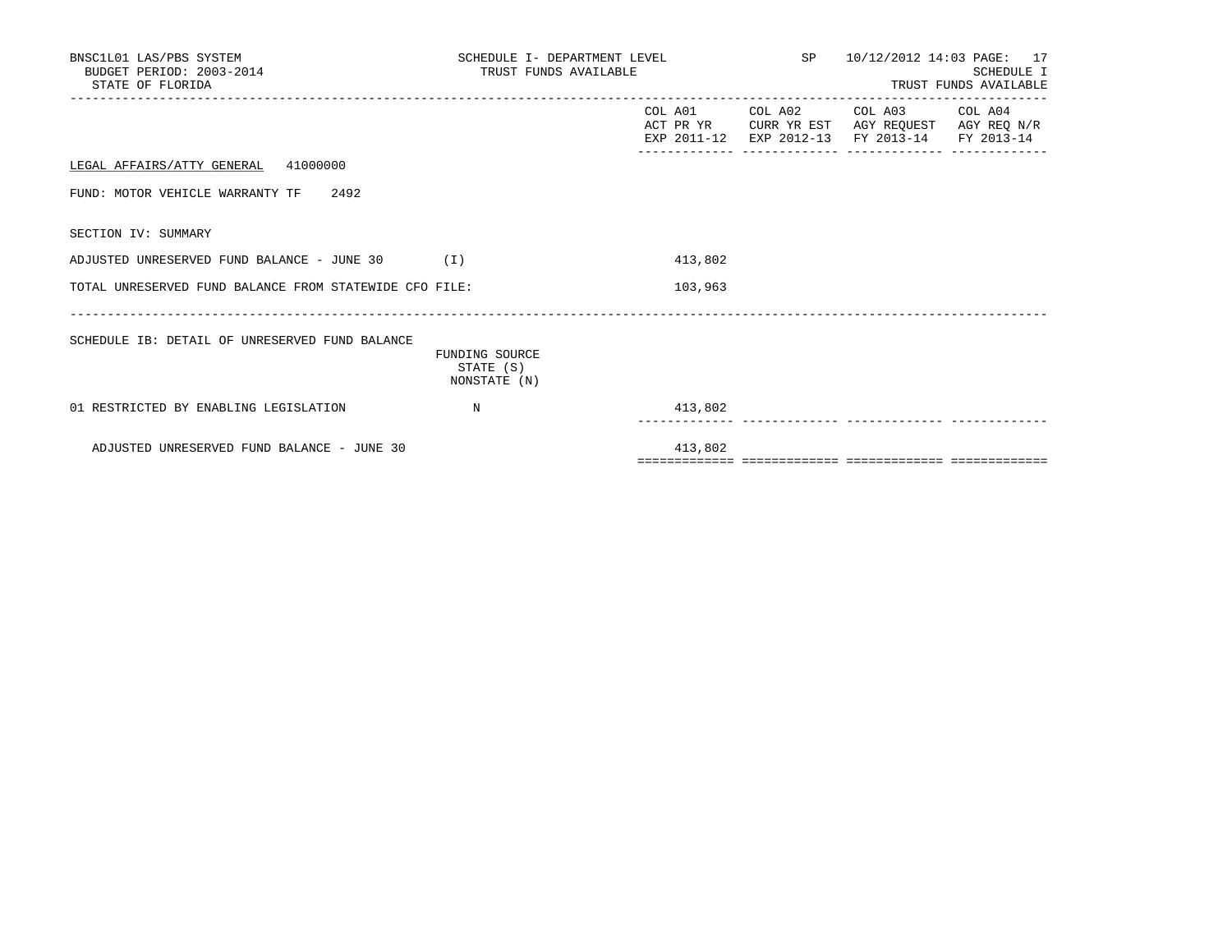| BNSC1L01 LAS/PBS SYSTEM<br>BUDGET PERIOD: 2003-2014<br>STATE OF FLORIDA                                                                                                                                                                                                                                                                                                           | SCHEDULE I- DEPARTMENT LEVEL<br>TRUST FUNDS AVAILABLE                                                        |                                                                    | SP                      | 10/12/2012 14:03 PAGE: 18                                                                                 | SCHEDULE I<br>TRUST FUNDS AVAILABLE |
|-----------------------------------------------------------------------------------------------------------------------------------------------------------------------------------------------------------------------------------------------------------------------------------------------------------------------------------------------------------------------------------|--------------------------------------------------------------------------------------------------------------|--------------------------------------------------------------------|-------------------------|-----------------------------------------------------------------------------------------------------------|-------------------------------------|
|                                                                                                                                                                                                                                                                                                                                                                                   |                                                                                                              |                                                                    | COL A01 COL A02         | COL A03<br>ACT PR YR CURR YR EST AGY REQUEST AGY REQ N/R<br>EXP 2011-12 EXP 2012-13 FY 2013-14 FY 2013-14 | COL A04                             |
| 41000000<br>LEGAL AFFAIRS/ATTY GENERAL                                                                                                                                                                                                                                                                                                                                            |                                                                                                              |                                                                    |                         |                                                                                                           |                                     |
| FUND: OPERATING TRUST FUND<br>2510                                                                                                                                                                                                                                                                                                                                                |                                                                                                              |                                                                    |                         |                                                                                                           |                                     |
| SECTION I: DETAIL OF REVENUES<br>REVENUE CAP SVC<br>CODE<br>$CHG$ $\frac{1}{6}$                                                                                                                                                                                                                                                                                                   | AUTH MATCHING %<br>CFDA<br>ST I/C LOC I/C NO.                                                                |                                                                    |                         |                                                                                                           |                                     |
| 01 FINES, FORFIT & JUDGEME 001200 NO 8.0<br>20.111<br>02 REFUNDS<br>20.111<br>001800 NO 0.0<br>20.111<br>05 SALES OF G/S TO ST GOV 001903 NO<br>0.0<br>06 SALE OF GOODS O/S STATE 001904 NO<br>8.0<br>20.111<br>15 SALE SURPLUS PROPERTY<br>8.0<br>20.111<br>002900 NO<br>20 P/Y WARRENT CANCEL<br>003700 NO<br>0.0<br>20.111<br>21 RECOVERY OTHER AGENCY 001802 NO 0.0<br>20.111 | 0.00<br>0.00<br>0.00<br>0.00<br>0.00<br>0.00<br>0.00<br>0.00<br>0.00<br>0.00<br>0.00<br>0.00<br>0.00<br>0.00 | 3,587,111<br>549,511<br>226<br>6,747<br>8,112<br>315<br>21,581,858 | 3,694,724 3,805,566     |                                                                                                           |                                     |
| TOTAL TO LINE B IN SECTION IV                                                                                                                                                                                                                                                                                                                                                     |                                                                                                              | 25,733,880                                                         |                         | 3,694,724 3,805,566                                                                                       |                                     |
| SECTION II: DETAIL OF NONOPERATING EXPENDITURES                                                                                                                                                                                                                                                                                                                                   | OBJECT TRANSFER CFDA<br>CODE<br>TO BE<br>NO.                                                                 |                                                                    |                         |                                                                                                           |                                     |
| 01 SERVICE CHARGE TO GENERAL REV<br>02 5% STATE TRUST FUND RESERVE<br>04 TRANSFER TO ADMIN TF<br>05 REFUND OF NONSTATE REVENUE<br>06 REFUND OF STATE REVENUE                                                                                                                                                                                                                      | 880000<br>999000<br>810000<br>41100500<br>860000<br>860000                                                   | 36,610<br>21,581,858<br>6,528                                      | 303,811 295,578 304,445 | 167,505<br>49,049 51,871                                                                                  |                                     |
| TOTAL TO LINE E IN SECTION IV                                                                                                                                                                                                                                                                                                                                                     |                                                                                                              |                                                                    | 21,928,807 344,627      | 523,821                                                                                                   |                                     |
| SECTION III: ADJUSTMENTS                                                                                                                                                                                                                                                                                                                                                          | OBJECT<br>CODE                                                                                               |                                                                    |                         |                                                                                                           |                                     |
| 01 ROUNDING                                                                                                                                                                                                                                                                                                                                                                       | 991000                                                                                                       | $6 -$                                                              |                         |                                                                                                           |                                     |
| TOTAL TO LINE H IN SECTION IV                                                                                                                                                                                                                                                                                                                                                     |                                                                                                              | $6-$                                                               |                         |                                                                                                           |                                     |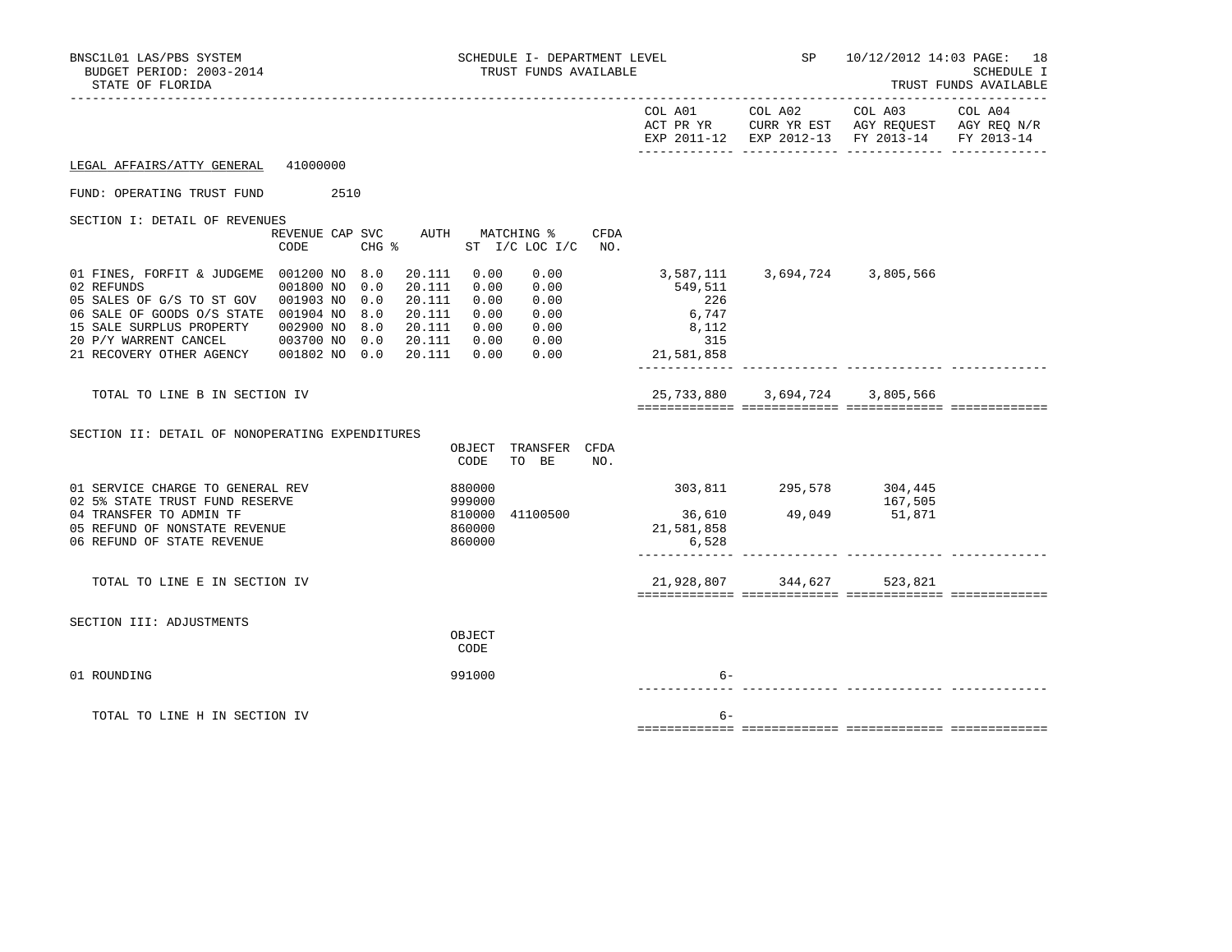| BNSC1L01 LAS/PBS SYSTEM<br>BUDGET PERIOD: 2003-2014<br>STATE OF FLORIDA                                                                                                                                                                                  | SCHEDULE I- DEPARTMENT LEVEL<br>TRUST FUNDS AVAILABLE |                                                                   | <b>SP</b> SP                                                                                                      | 10/12/2012 14:03 PAGE:<br><b>SCHEDULE I</b><br>TRUST FUNDS AVAILABLE<br>--------------------------- |  |  |
|----------------------------------------------------------------------------------------------------------------------------------------------------------------------------------------------------------------------------------------------------------|-------------------------------------------------------|-------------------------------------------------------------------|-------------------------------------------------------------------------------------------------------------------|-----------------------------------------------------------------------------------------------------|--|--|
|                                                                                                                                                                                                                                                          |                                                       |                                                                   |                                                                                                                   | EXP 2011-12 EXP 2012-13 FY 2013-14 FY 2013-14                                                       |  |  |
| LEGAL AFFAIRS/ATTY GENERAL 41000000                                                                                                                                                                                                                      |                                                       |                                                                   |                                                                                                                   |                                                                                                     |  |  |
| FUND: OPERATING TRUST FUND<br>2510                                                                                                                                                                                                                       |                                                       |                                                                   |                                                                                                                   |                                                                                                     |  |  |
| SECTION IV: SUMMARY                                                                                                                                                                                                                                      |                                                       |                                                                   |                                                                                                                   |                                                                                                     |  |  |
| UNRESERVED FUND BALANCE - JULY 1<br>TOTAL FUNDS AVAILABLE (LINE A + LINE B)<br>LESS: OPERATING EXPENDITURES<br>LESS: NONOPERATING EXPENDITURES (SECTION II)<br>LESS: FIXED CAPITAL OUTLAY (TOTAL ONLY)<br>UNRESERVED FUND BALANCE - JUNE 30 - BEFORE ADJ | (A)<br>(B)<br>(C)<br>(D)<br>(E)<br>(F)<br>(G)         | 6,798,592 9,021,518 8,857,890<br>1,582,141 3,513,725<br>9,021,524 | 25,733,880 3,694,724 3,805,566<br>32,532,472   12,716,242   12,663,456<br>21,928,807 344,627 523,821<br>8,857,890 | 3,524,370<br>8,615,265                                                                              |  |  |
| NET ADJUSTMENTS (FROM SECTION III)<br>ADJUSTED UNRESERVED FUND BALANCE - JUNE 30                                                                                                                                                                         | (H)<br>(I)                                            | 6-<br>9,021,518                                                   | 8,857,890                                                                                                         | 8,615,265                                                                                           |  |  |
| TOTAL UNRESERVED FUND BALANCE FROM STATEWIDE CFO FILE:                                                                                                                                                                                                   |                                                       | 6,798,592                                                         |                                                                                                                   |                                                                                                     |  |  |
| SCHEDULE IB: DETAIL OF UNRESERVED FUND BALANCE                                                                                                                                                                                                           | FUNDING SOURCE<br>STATE (S)<br>NONSTATE (N)           |                                                                   |                                                                                                                   |                                                                                                     |  |  |
| 01 PROGRAM INCOME FOR MEDICAID FRAUD UNIT<br>02 INFORMANT AWARDS - 409.9203 F.S.<br>03 STATEWIDE PROSECUTION SETTLEMENTS                                                                                                                                 | $\mathbb N$<br>$\begin{array}{c} S \\ S \end{array}$  |                                                                   | 1,458,837 1,381,864 1,267,730<br>5,920,337 5,920,337 5,920,337<br>1,642,344 1,555,689                             | 1,427,198                                                                                           |  |  |
| ADJUSTED UNRESERVED FUND BALANCE - JUNE 30                                                                                                                                                                                                               |                                                       |                                                                   | 9,021,518 8,857,890                                                                                               | 8,615,265                                                                                           |  |  |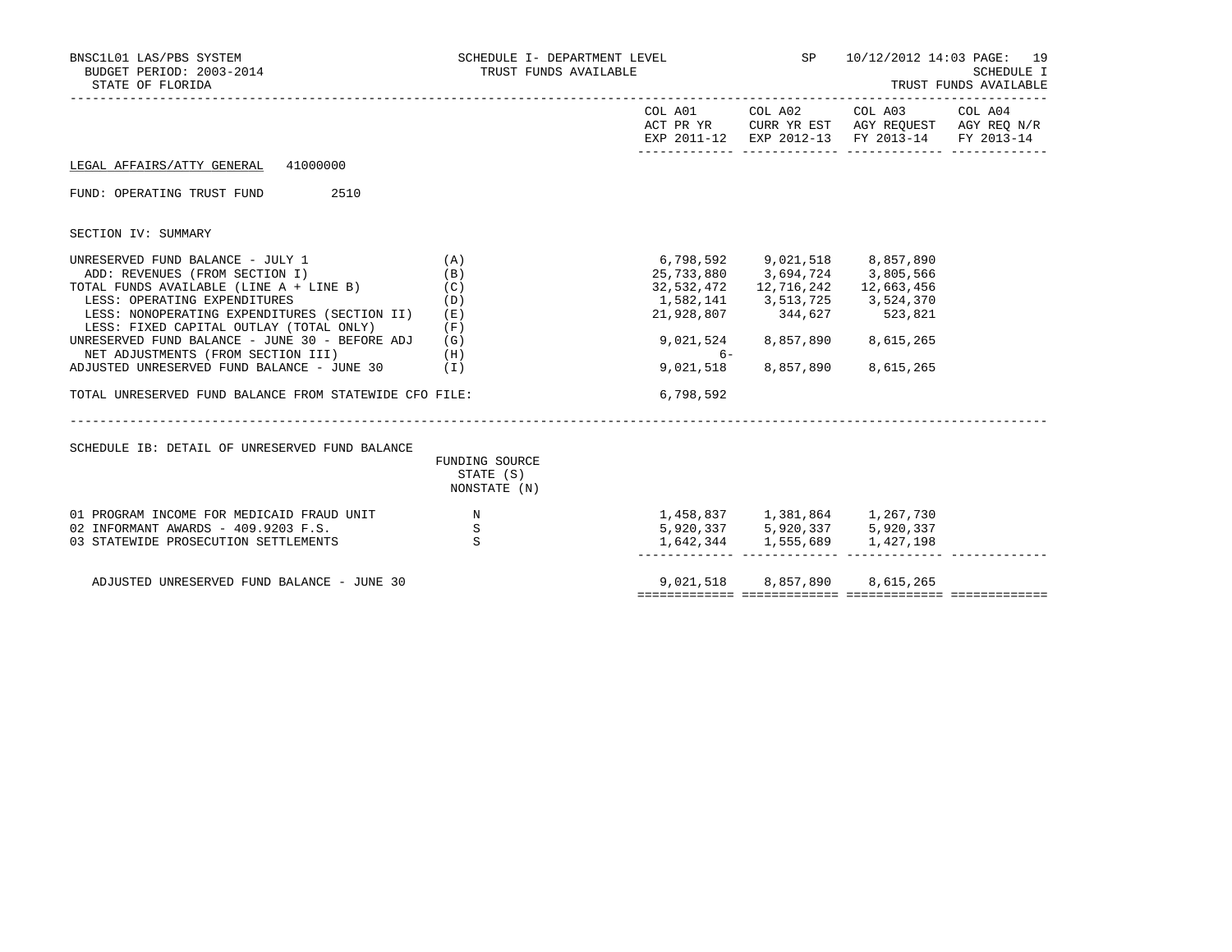| BNSC1L01 LAS/PBS SYSTEM<br>BUDGET PERIOD: 2003-2014<br>STATE OF FLORIDA                                                                                                                | SCHEDULE I- DEPARTMENT LEVEL<br>TRUST FUNDS AVAILABLE                                    |                                         | <b>SP</b> SP               |                                                                                                 | 10/12/2012 14:03 PAGE: 20<br>SCHEDULE I<br>TRUST FUNDS AVAILABLE |
|----------------------------------------------------------------------------------------------------------------------------------------------------------------------------------------|------------------------------------------------------------------------------------------|-----------------------------------------|----------------------------|-------------------------------------------------------------------------------------------------|------------------------------------------------------------------|
|                                                                                                                                                                                        |                                                                                          | COL A01<br>ACT PR YR                    | COL A02                    | COL A03<br>CURR YR EST AGY REQUEST AGY REQ N/R<br>EXP 2011-12 EXP 2012-13 FY 2013-14 FY 2013-14 | COL A04                                                          |
| 41000000<br>LEGAL AFFAIRS/ATTY GENERAL                                                                                                                                                 |                                                                                          |                                         |                            |                                                                                                 |                                                                  |
| 2511<br>FUND: ELECTIONS COMMISSION TF                                                                                                                                                  |                                                                                          |                                         |                            |                                                                                                 |                                                                  |
| SECTION I: DETAIL OF REVENUES<br>REVENUE CAP SVC<br>CODE                                                                                                                               | MATCHING %<br>CFDA<br>AUTH<br>$CHG$ $\frac{1}{6}$<br>ST I/C LOC I/C<br>NO.               |                                         |                            |                                                                                                 |                                                                  |
| 01 FEES<br>000100 YES 8.0<br>02 INTEREST<br>000500 NO<br>03 FINES, FORFEITURES & JU 001200 NO                                                                                          | 106.24<br>0.00<br>0.00<br>0.00<br>8.0<br>106.24<br>0.00<br>0.00<br>8.0<br>106.24<br>0.00 | 969,629<br>74<br>16,425                 |                            | 569,831 498,408                                                                                 |                                                                  |
| 04 TRFS/DOS ELECTION FEES<br>001500 NO<br>05 REFUNDS<br>001800 NO<br>07 SALE OF GOODS 0/S ST GO 001904 NO 8.0                                                                          | 0.0<br>106.24<br>0.00<br>0.00<br>0.0<br>106.24<br>0.00<br>0.00<br>106.24<br>0.00<br>0.00 | 1,386,140<br>891<br>.5                  | 131,368                    | 1,889,894                                                                                       |                                                                  |
| TOTAL TO LINE B IN SECTION IV                                                                                                                                                          |                                                                                          | 2,373,164                               | 701,199                    | 2,388,302                                                                                       |                                                                  |
| SECTION II: DETAIL OF NONOPERATING EXPENDITURES                                                                                                                                        | OBJECT TRANSFER CFDA<br>CODE<br>TO BE<br>NO.                                             |                                         |                            |                                                                                                 |                                                                  |
| 01 TRANSFERS TO ADMINISTRATIVE TRUST FUND<br>03 SERVICE CHARGE TO GENERAL REVENUE<br>04 5% RESERVE STATE TRUST FUND<br>14 TR/FLA ELECTIONS COMMISSION TF<br>15 TRANSFER/SECTION 215.32 | 810000 41100500<br>880000<br>999000<br>810000<br>810000                                  | 77,602<br>77,577<br>16,425<br>1,300,000 | 77,427<br>45,586<br>45,586 | 80,411<br>39,873<br>28,909                                                                      |                                                                  |
| TOTAL TO LINE E IN SECTION IV                                                                                                                                                          |                                                                                          | 1,471,604                               |                            | 123,013 149,193                                                                                 |                                                                  |
| SECTION III: ADJUSTMENTS                                                                                                                                                               | OBJECT<br>CODE                                                                           |                                         |                            |                                                                                                 |                                                                  |
| 03 ROUNDING                                                                                                                                                                            | 991000                                                                                   | $6-$                                    |                            |                                                                                                 |                                                                  |
| TOTAL TO LINE H IN SECTION IV                                                                                                                                                          |                                                                                          | $6 -$                                   |                            |                                                                                                 |                                                                  |
|                                                                                                                                                                                        |                                                                                          |                                         |                            |                                                                                                 |                                                                  |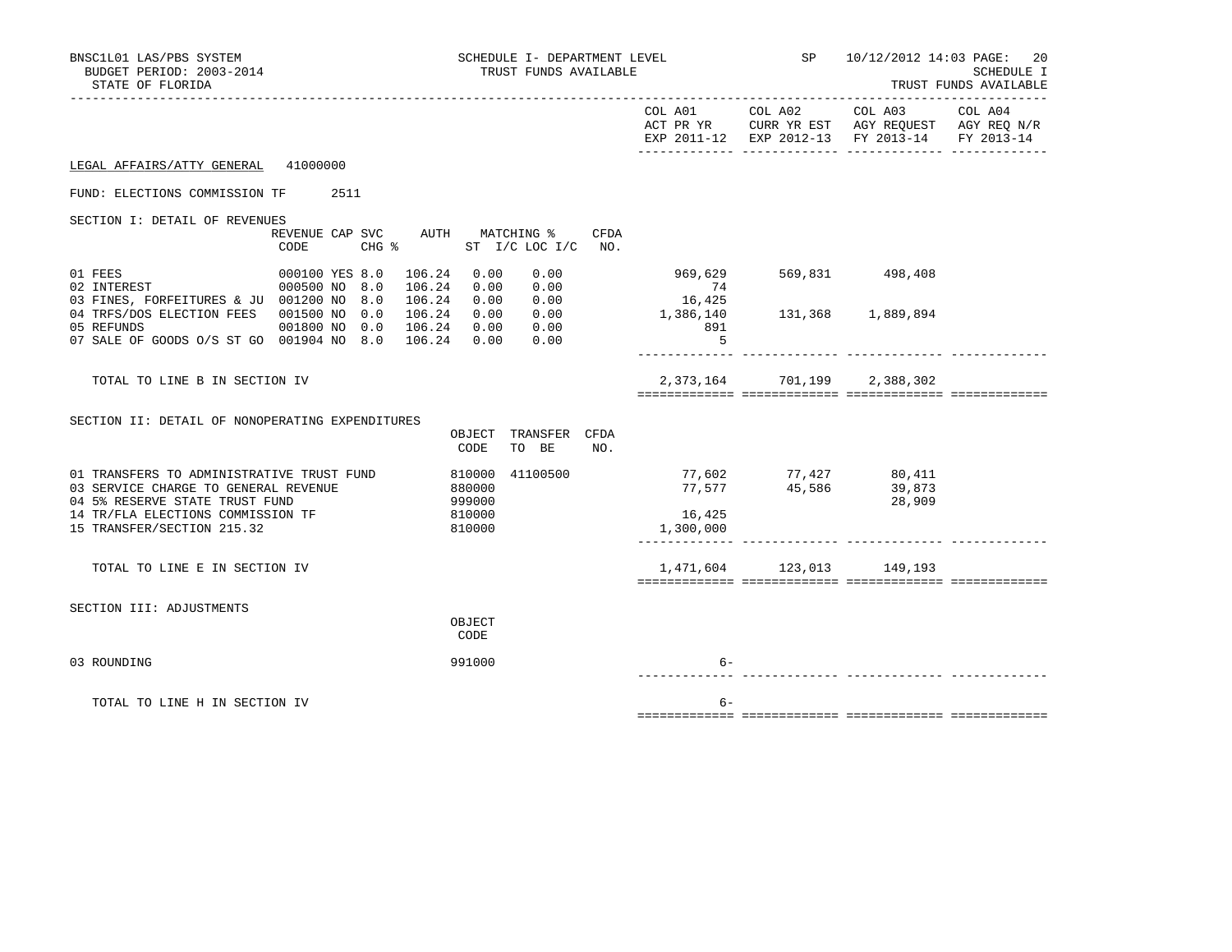| BNSC1L01 LAS/PBS SYSTEM<br>BUDGET PERIOD: 2003-2014<br>STATE OF FLORIDA                                                                                                                                                                                                                                                                                                                                                                         | SCHEDULE I- DEPARTMENT LEVEL<br>TRUST FUNDS AVAILABLE  |                                                            |                                                                                                                                                                                              | SP 10/12/2012 14:03 PAGE:<br>-21<br>SCHEDULE I<br>TRUST FUNDS AVAILABLE                                                           |  |  |
|-------------------------------------------------------------------------------------------------------------------------------------------------------------------------------------------------------------------------------------------------------------------------------------------------------------------------------------------------------------------------------------------------------------------------------------------------|--------------------------------------------------------|------------------------------------------------------------|----------------------------------------------------------------------------------------------------------------------------------------------------------------------------------------------|-----------------------------------------------------------------------------------------------------------------------------------|--|--|
|                                                                                                                                                                                                                                                                                                                                                                                                                                                 |                                                        |                                                            |                                                                                                                                                                                              | COL A01 COL A02 COL A03 COL A04<br>ACT PR YR CURR YR EST AGY REQUEST AGY REQ N/R<br>EXP 2011-12 EXP 2012-13 FY 2013-14 FY 2013-14 |  |  |
| LEGAL AFFAIRS/ATTY GENERAL 41000000                                                                                                                                                                                                                                                                                                                                                                                                             |                                                        |                                                            |                                                                                                                                                                                              |                                                                                                                                   |  |  |
| FUND: ELECTIONS COMMISSION TF 2511                                                                                                                                                                                                                                                                                                                                                                                                              |                                                        |                                                            |                                                                                                                                                                                              |                                                                                                                                   |  |  |
| SECTION IV: SUMMARY                                                                                                                                                                                                                                                                                                                                                                                                                             |                                                        |                                                            |                                                                                                                                                                                              |                                                                                                                                   |  |  |
| UNRESERVED FUND BALANCE - JULY 1<br>ADD: REVENUES (FROM SECTION I)<br>TOTAL FUNDS AVAILABLE (LINE $A + LINE B$ ) (C)<br>LESS: OPERATING EXPENDITURES<br>LESS: NONOPERATING EXPENDITURES (SECTION II)<br>LESS: FIXED CAPITAL OUTLAY (TOTAL ONLY)<br>UNRESERVED FUND BALANCE - JUNE 30 - BEFORE ADJ<br>NET ADJUSTMENTS (FROM SECTION III)<br>ADJUSTED UNRESERVED FUND BALANCE - JUNE 30<br>TOTAL UNRESERVED FUND BALANCE FROM STATEWIDE CFO FILE: | (A)<br>(B)<br>(D)<br>(E)<br>(F)<br>(G)<br>(H)<br>( I ) | 1,471,604<br>3,051,024<br>$6-$<br>3,051,018<br>3, 265, 235 | 3, 265, 235 3, 051, 018 2, 284, 998<br>2, 373, 164 701, 199 2, 388, 302<br>5,638,399 3,752,217 4,673,300<br>1, 115, 771 1, 344, 206 1, 412, 161<br>123,013 149,193<br>2,284,998<br>2,284,998 | 3,111,946<br>3,111,946                                                                                                            |  |  |
| SCHEDULE IB: DETAIL OF UNRESERVED FUND BALANCE                                                                                                                                                                                                                                                                                                                                                                                                  | FUNDING SOURCE<br>STATE (S)<br>NONSTATE (N)            |                                                            |                                                                                                                                                                                              |                                                                                                                                   |  |  |
| 01 OTHER STATE FUNDS                                                                                                                                                                                                                                                                                                                                                                                                                            | S                                                      |                                                            | 3,051,018 2,284,998 3,111,946                                                                                                                                                                |                                                                                                                                   |  |  |
| ADJUSTED UNRESERVED FUND BALANCE - JUNE 30                                                                                                                                                                                                                                                                                                                                                                                                      |                                                        |                                                            | 3,051,018 2,284,998 3,111,946                                                                                                                                                                |                                                                                                                                   |  |  |